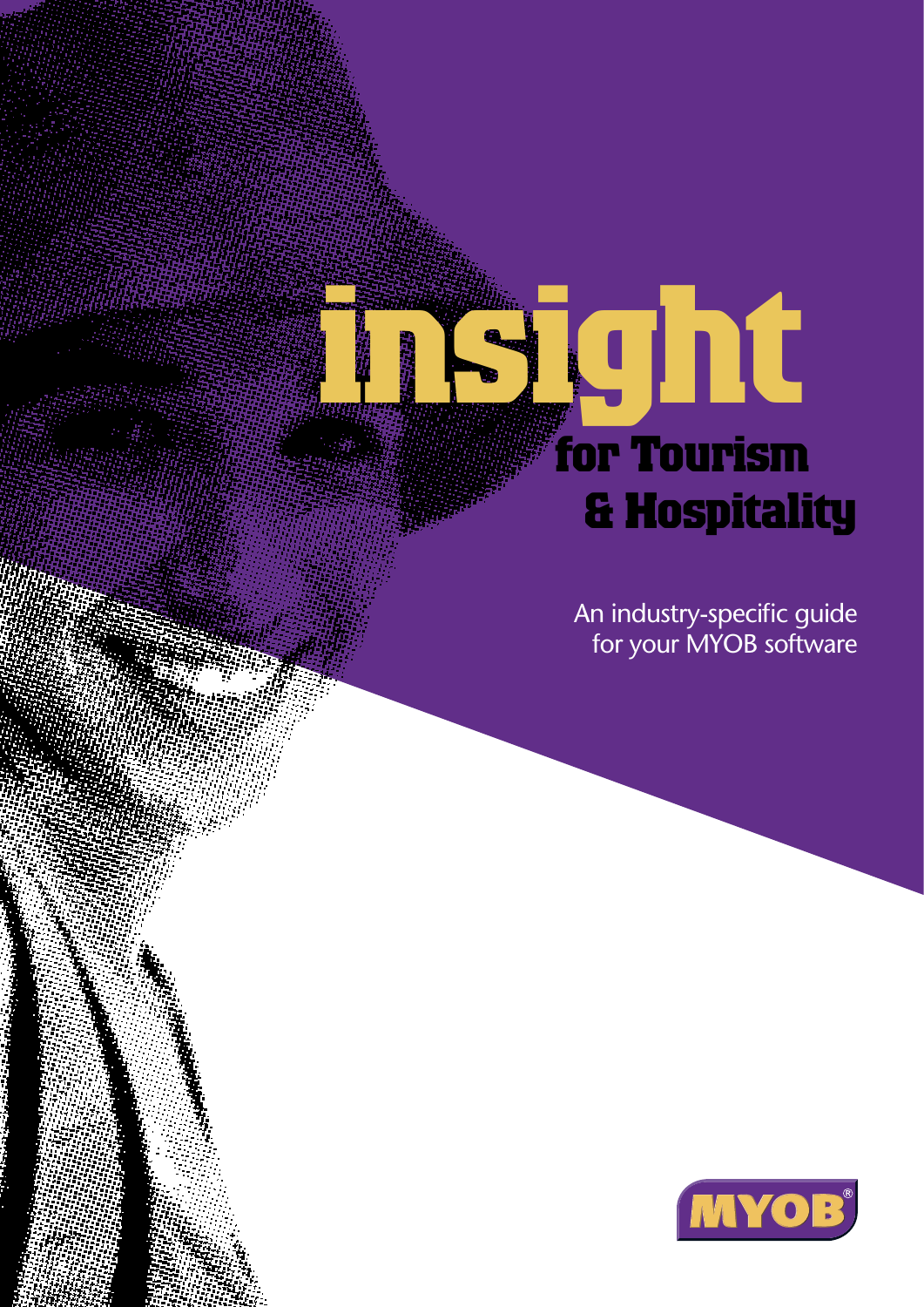# **contents**

| <b>Introduction</b>                                        |    |  |
|------------------------------------------------------------|----|--|
| <b>Choosing your MYOB software</b>                         | 4  |  |
| <b>Understanding the essentials</b>                        | 5  |  |
| Creating your accounts list                                | 5  |  |
| Reviewing your accounts list                               | 5  |  |
| Checking your preferences                                  | 6  |  |
| Setting up opening balances                                | 6  |  |
| Getting ready to go                                        | 6  |  |
| <b>Creating accounts and receipts</b>                      | 7  |  |
| Creating your first invoice                                | 7  |  |
| Changing the look and layout of your invoices              | 8  |  |
| Adding charges progressively to an invoice                 | 8  |  |
| Providing different payment options for                    |    |  |
| your guests                                                | 9  |  |
| Issuing receipts                                           | 10 |  |
| <b>Receiving advance bookings and deposits</b>             | 11 |  |
| Dealing with security deposits                             | 11 |  |
| Setting up linked accounts, ready for security<br>deposits | 11 |  |
| Receiving forward bookings or deposits                     | 11 |  |
| Viewing forward bookings                                   | 11 |  |
| Turning bookings into sales                                | 11 |  |
| Accounting for GST on security deposits                    | 12 |  |
| <b>Receiving money</b>                                     | 13 |  |
| Recording payments                                         | 13 |  |
| Working with undeposited funds accounts                    | 13 |  |
| Setting up undeposited funds                               | 14 |  |
| Transferring money into your bank account                  | 14 |  |
| Seeing how much you're owed                                | 15 |  |
| Case study - Clancette's Bed & Breakfast                   | 16 |  |
| Setting up your quest database                             | 17 |  |
| Splitting guests into groups                               | 17 |  |
| When you run an independent database                       | 18 |  |
| Printing mailing labels                                    | 18 |  |
|                                                            |    |  |

| <b>Dealing with expenses</b>                                     | 19 |
|------------------------------------------------------------------|----|
| Recording expenses                                               | 19 |
| Recording a supplier invoice                                     | 20 |
| Paying suppliers electronically                                  | 20 |
| Organising petty cash (if you have a<br>petty cash tin)          | 21 |
| Organising petty cash (if you have a<br>wallet full of receipts) | 22 |
| <b>Case study - Lakeside Caravan Park</b>                        | 23 |
| Analysing financials in more detail                              | 24 |
| Setting up your income accounts                                  | 24 |
| Analysing profitability of individual jobs and<br>projects       | 25 |
| Analysing profitability of different divisions or<br>locations   | 25 |
| Tracking assets and depreciation                                 | 26 |
| <b>Controlling your payroll costs</b>                            | 27 |
| Using MYOB software to record wages                              | 27 |
| Managing superannuation                                          | 27 |
| Dealing with casual holiday loadings                             | 27 |
| Reporting on payroll expenses                                    | 28 |
| Analysing payroll percentages                                    | 29 |
| <b>Case study - Nemo's Sea-kayak Adventures</b>                  | 30 |
| <b>Managing GST and taxation</b>                                 | 31 |
| Recording GST on income and expenses                             | 31 |
| Deciding what codes to use when                                  | 33 |
| Recording transactions if you're not<br>registered for GST       | 34 |
|                                                                  |    |

In creating this document, MYOB gratefully acknowledges use of material from Making the Most of MYOB business software, 6th edition, by Veechi Curtis, published by Woodslane Pty Ltd, 2004.

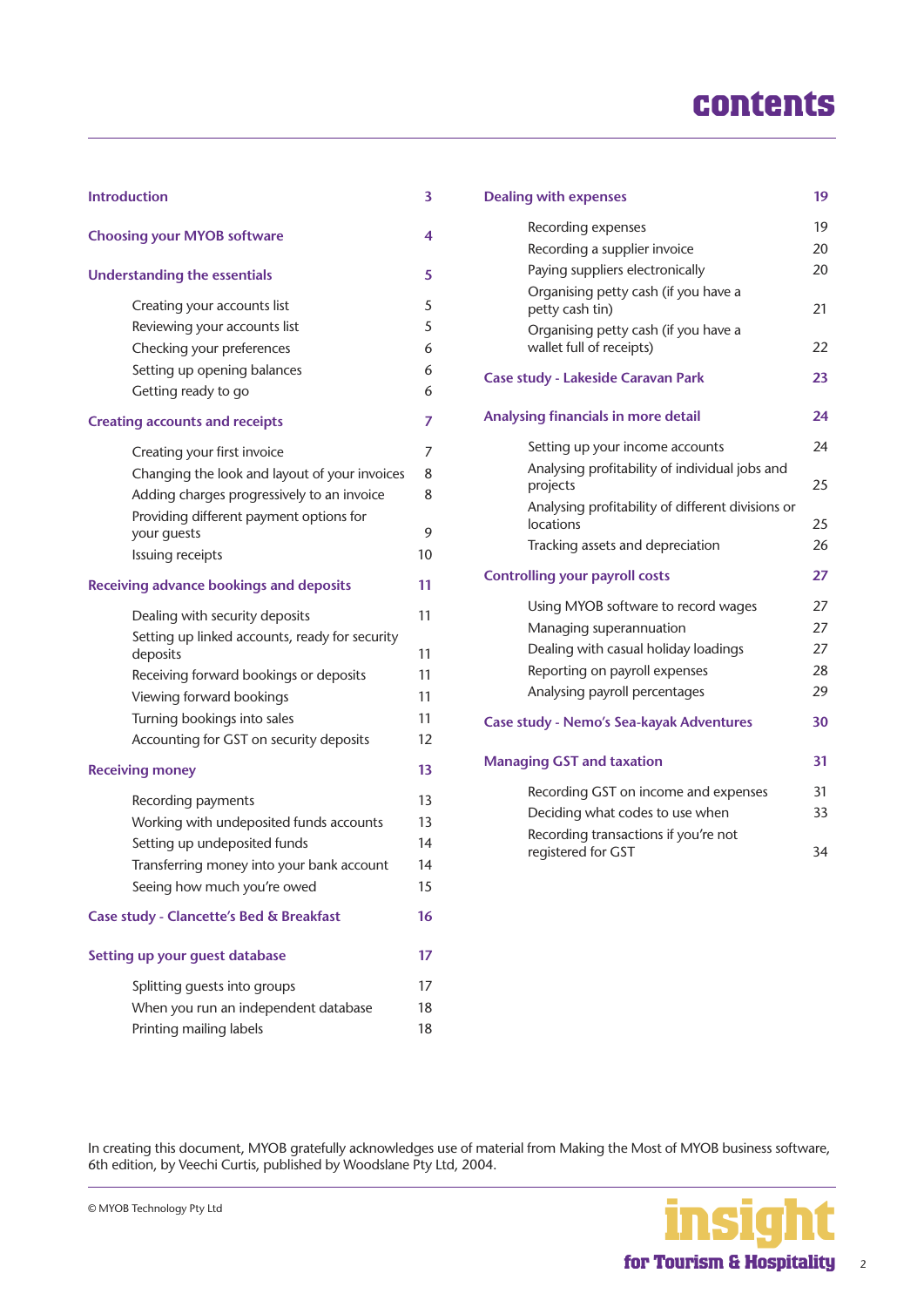### <span id="page-2-0"></span>**Introduction**

The focus of most accommodation providers and tourism operators is naturally their guests and their clients. Most such businesses need a neat database for managing customer contact details as well as good-looking invoices and receipts. Many tourism providers need to track deposits paid in advance as well as how much income they generate from each activity, location or source. They also need to be able to manage expenses, produce Business Activity Statements at the drop of a hat and see how much money they've made at the end of the day.

Happily, all of this is a breeze with MYOB software. In this guide, you'll find practical advice about all these issues, along with lots of ideas and tips, for all types of people working in the tourism industry, whether you're an abseiling adventure company; a guest-house; an owner of holiday cottages; a bedand-breakfast; a chartered yacht owner or a backpacker hostel.

Throughout this guide, you'll also come across case studies where you can read real-life situations. Browse through these case studies to get the big picture of how MYOB software can work for you.

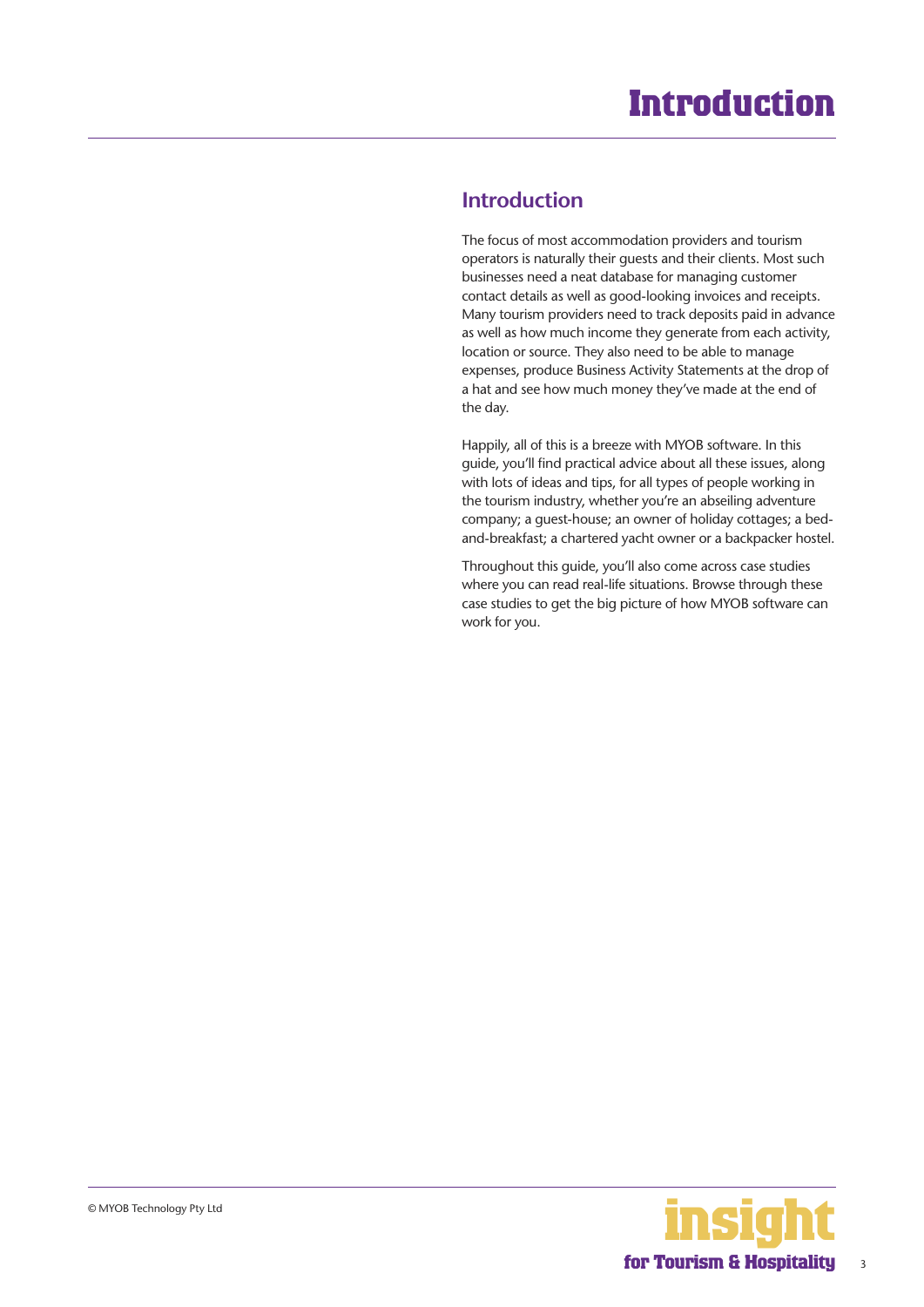### <span id="page-3-0"></span>**Choosing your MYOB software**

For businesses with no employees, either MYOB BusinessBasics (for Windows) or MYOB FirstEdge (for Macs) provide a perfect starting point. However, if you need advanced financial reports, want to keep track of payables or require inventory reporting, then MYOB Accounting is your best bet.

For businesses with employees MYOB Accounting Plus is perfect, as it includes both payroll and time billing. For larger businesses where more than one person does accounts, MYOB Premier (for Windows) or MYOB AccountEdge (for Macs) provide the most suitable solution as these versions provide multi-user capability, meaning that more than one person can work in the software at a time.

Whichever product you choose, if you want to upgrade to another product that's 'further up the family tree', you can do so at any time. You don't need to buy the new software from scratch; you simply pay an upgrade price.

To find out more about these MYOB products, visit **www.myob.com.au/products/** .

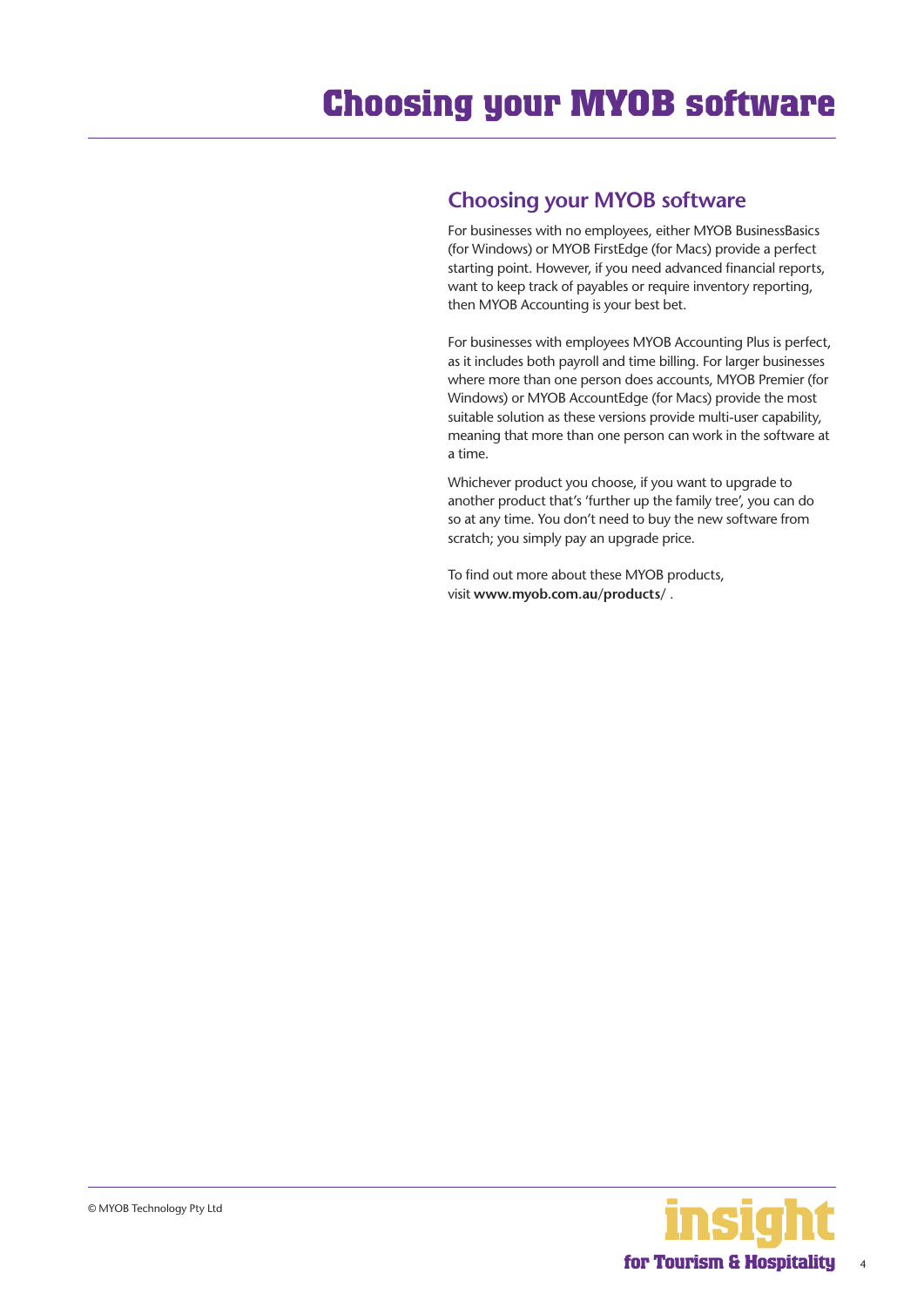<span id="page-4-0"></span>The following five steps are a brief guide to getting started, highlighting important information specific to the tourism industry.

# **Creating your accounts list**

When you create the company file for your business, the **New Company File Assistant**  asks you to **Build Your Accounts List**, giving you the option of starting with a standard list. Select **All** as your **Industry Classification** and then pick a business close in nature to your own from the **Type of Business** list. Standard choices include motel/hotel; property management; restaurant and travel agency. If none of these descriptions fit your business, select **Service Business, Other**.

Any of these templates provide sample lists of accounts and are a good starting point. Don't worry if you can't find an accounts list that is perfect – later on, you can add, change or delete as many accounts as you like.

#### **Reviewing your accounts list**

Before entering your opening balances, you need to adapt your accounts list so that it suits the unique needs of your business.

Your accounts list is a list of categories to which you allocate all transactions. There are eight major account categories (or, for MYOB BusinessBasics and MYOB FirstEdge, there are six categories).

| Account<br>Category   | What it means                                                                                                                                                                                                                                                            |
|-----------------------|--------------------------------------------------------------------------------------------------------------------------------------------------------------------------------------------------------------------------------------------------------------------------|
| Assets                | Things you own, or that people owe you. Includes bank accounts, outstanding fees and new equipment.<br>Asset account numbers start with 1.                                                                                                                               |
| Liabilities           | What you owe to other people. Includes loans, taxes payable, security deposits held and outstanding supplier accounts.<br>Liability account numbers start with 2.                                                                                                        |
| Equity                | This is the profit or loss that your business has made since its inception. Examples of equity accounts include retained profits,<br>partners' drawings, or capital contributions.<br>Equity account numbers start with 3.                                               |
| Income                | Money in! Everything you invoice to your customers.<br>Income account numbers start with 4.                                                                                                                                                                              |
| Cost of sales         | Cost of sales are any direct costs. Goods you buy for resale (such as materials, direct job expenses or software) go here.<br>Cost of sales account numbers start with 5.                                                                                                |
| <b>Expenses</b>       | Overheads. The day-to-day running costs of your business. Includes advertising, electricity, repairs, wages, and so on.<br>Expense account numbers start with 6.                                                                                                         |
| Other Income          | Extraordinary income that is not part of normal operations. Could include compensation income, capital gains or interest<br>income.<br>Other Income account numbers start with 8. This account category is not available in MYOB BusinessBasics or MYOB FirstEdge.       |
| <b>Other Expenses</b> | Extraordinary expenses that are not part of normal operations. Could include lawsuit expenses, capital losses, or fire damage<br>costs.<br>Other Expenses account numbers start with 9. This account category is not available in MYOB BusinessBasics or MYOB FirstEdge. |

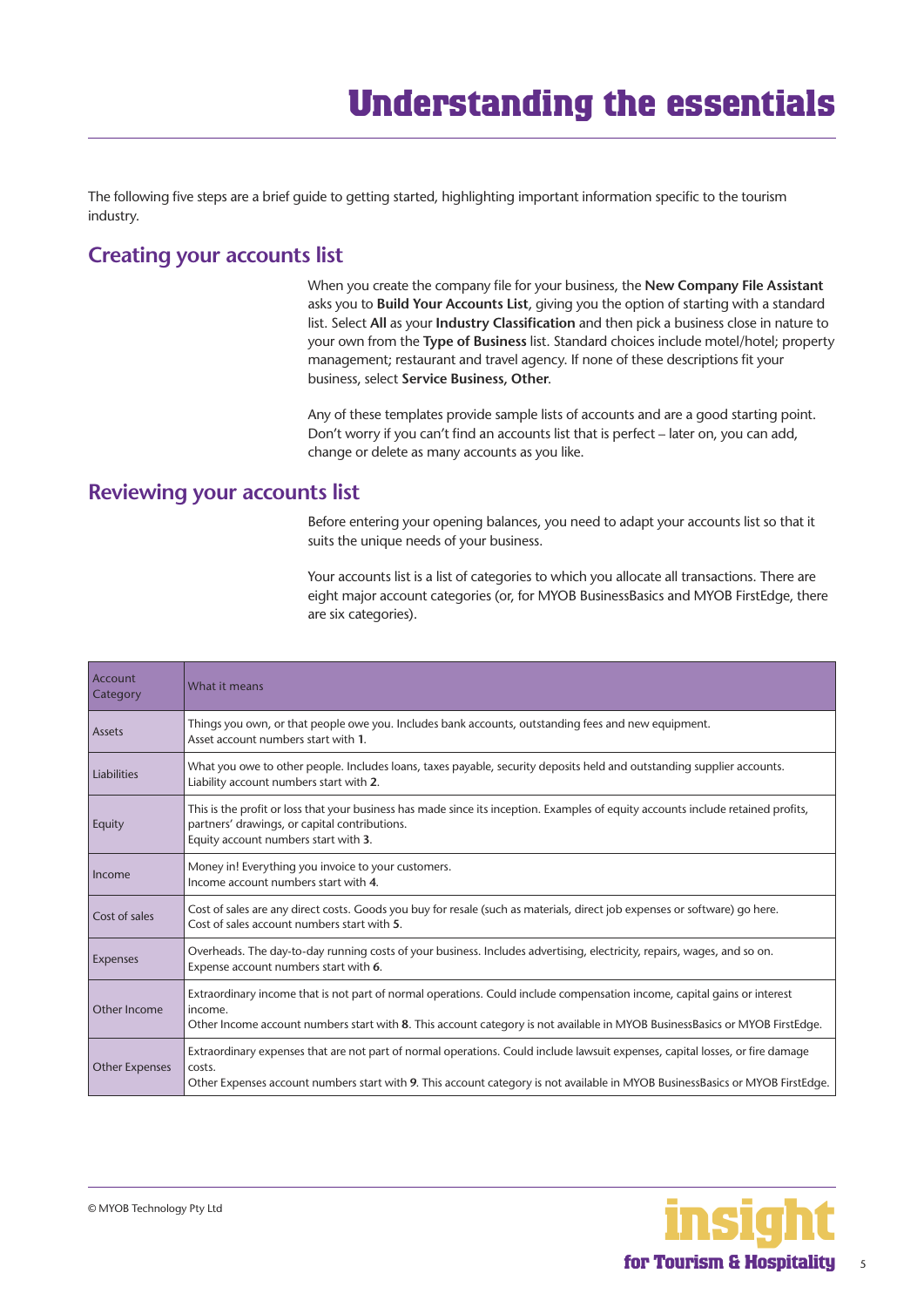#### <span id="page-5-0"></span>**Checking your preferences**

You can customise all MYOB software so that it works for your business the way you want it to. You can do everything from changing the appearance of your windows, to automatically requesting a backup prompt each time you quit the program. It all happens via the **Preferences** window.

To review your preferences, go to the **Setup** menu, choose **Preferences** and then explore the **System**, **Windows**, **Reports & Forms**, **Banking**, **Sales**, **Purchases** and **Security** tabs. Remember—your choice of preferences does not commit you to this for ever and ever, for you can change your preferences at any time.

One preference setting is recommended, especially for new users. Make your company file *changeable*. If you make mistakes, you can correct them without needing to make complicated reversing journals. To do this, go to the **Security** tab in the **Preferences**  window and clear the **Transactions CAN'T be Changed; They Must be Reversed**  checkbox.

#### **Setting up opening balances**

To enter opening account balances, go to the **Setup** menu; choose **Balances**, and then choose **Account Opening Balances**. To enter opening balances for outstanding customer accounts, go to the **Setup** menu; choose **Balances**, and then choose **Customer Opening Balances**. To enter opening balances for outstanding supplier accounts, go to the **Setup** menu, choose **Balances**, and then choose **Supplier Opening Balances** (if you have MYOB BusinessBasics or MYOB FirstEdge, you don't need to set up supplier opening balances).

To get up and running, you only need to enter opening balances for a few accounts. Bare essentials will probably include your bank account and any customer accounts owing. Your opening account figures won't balance, but this out-of-balance amount simply goes to the Historical Balancing account. You or your accountant can fix this later.

#### **Getting ready to go**

Before you start entering transactions, work out how you intend to back up your company file. If your file is going to contain very few transactions, you may be able to fit your backup onto floppy disk. Otherwise, you'll need a CD burner or a zip drive.

You might have been lucky so far, but *nobody* can guarantee continued immunity to power surges, theft, fire or hard disk failure. If you don't organise a system now, you'll probably forget about it until it's too late—and then you'll be sorry.

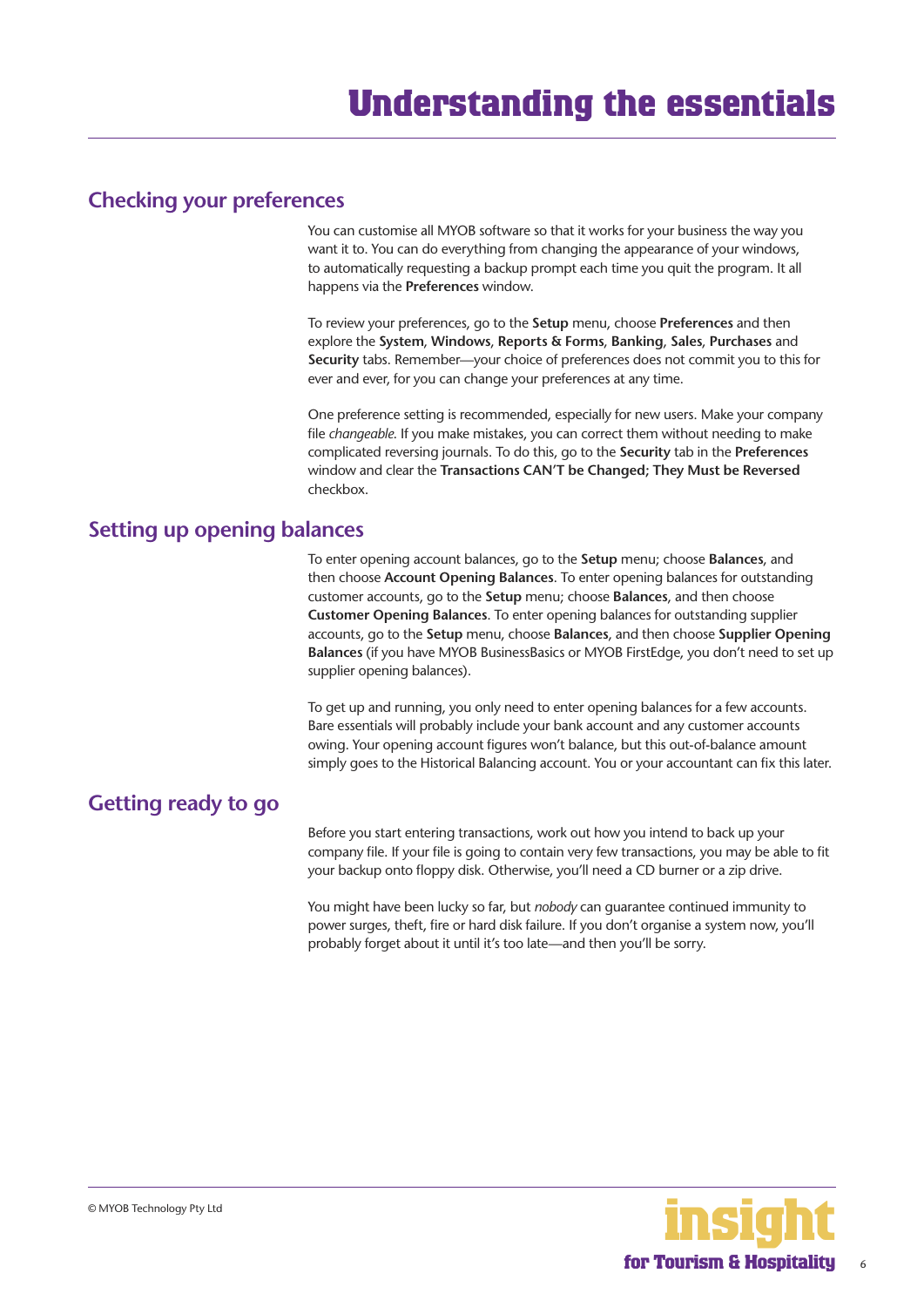# **Creating accounts and receipts**

<span id="page-6-0"></span>Many businesses in the tourism industry, such as adventure companies, bed & breakfasts, guest houses and so on, like to use MYOB software to raise customer invoices and receipts, maintain a customer database and keep track of who owes them money. The next few sections of this guide explain how to do all of these things.

On the other hand, if you have a very simple business, maybe a single holiday cottage, a canoe hire company or a simple tour guide service, then it may not be practical to track every sale. Instead, it might work better to issue hand-written receipts when requested and simply record daily or weekly banking as a single total in your MYOB software. (If this is the case for you, you can skip the next few sections about creating accounts and receipts.)

Last, you might have a shop-front type of business, such as a souvenir shop, café or restaurant, where you make many sales every day using a cash register or Point of Sale system. In this scenario, you can also skip the next few sections about creating accounts and receipts. To find out more about recording sales transactions, refer to *MYOB Software for Retailers*.

#### **Creating your first invoice**

To create your first guest account, go to the **Sales** command centre and click **Enter Sales**  (or, for MYOB BusinessBasics and MYOB FirstEdge, go to the **Sales Register** and click **New Sale**). Next, click **Layout** to choose the most appropriate invoice format. There are three main invoice layouts: **Service**, **Item** and **Professional**.

The best invoice format for accommodation providers and tourism operators is usually an **Item** invoice, as you can set up every service you provide as an item in your Items List. Think of an item as being anything you can sell, such as a nightly rate, linen charges, a day's abseiling, breakfast, gear hire or telephone calls. If rates vary according to the day or the season, create a new item for each rate. For example, you might have an item called Midweek Rate, priced at \$80 per night, and another item called Weekend Rate, priced at \$110 per night.

| <b>Fitens List</b>                                                                                            |                                                                                                                                                                                                                       |                   |                                         | L ⊡ X                                                                                                       |
|---------------------------------------------------------------------------------------------------------------|-----------------------------------------------------------------------------------------------------------------------------------------------------------------------------------------------------------------------|-------------------|-----------------------------------------|-------------------------------------------------------------------------------------------------------------|
| Alltone III<br>Tex + +                                                                                        | Hour of<br>œ.                                                                                                                                                                                                         | <b>Linkson ad</b> | Libert Ro                               |                                                                                                             |
| <b>Including</b>                                                                                              | <b>Hank</b>                                                                                                                                                                                                           | in art            | Arl Mr.                                 | * 15 %                                                                                                      |
| : 3<br>ř<br>ш<br>Ł<br>Ŷ.<br>h.Loui<br>≕ INGE<br>,<br>$= - +$<br>s mo<br>2. Mar Ser<br>to Maratti<br>A forest. | Caro Junior<br>law red out wo<br>lichte.<br>Lost told av Holly.<br>County And Location<br>I der men oca<br>Literature of the<br>Daily Travel<br>word and hold space.<br>Wood - al Tara Tinna<br>weekend voor 3 nghet. |                   |                                         | :7500<br>۰<br>331111<br>:1200<br>тишн<br>:3000<br>111111<br><b>TAULU</b><br>・感節<br>52,000<br>-3000<br>40000 |
|                                                                                                               |                                                                                                                                                                                                                       |                   | roughs that lives on this five roughly. |                                                                                                             |
| ⊀trFl<br>94                                                                                                   | مساا                                                                                                                                                                                                                  |                   |                                         | $\ddot{\phantom{1}}$<br><b>ru</b>                                                                           |

#### **Set up your Items List so that you have one item per service that you provide**

With your Items List complete, all you have to do to complete a sale is complete the quantity and item code. You can override the default description of the price at any time, and you can insert headers, subtotals or additional lines of description.

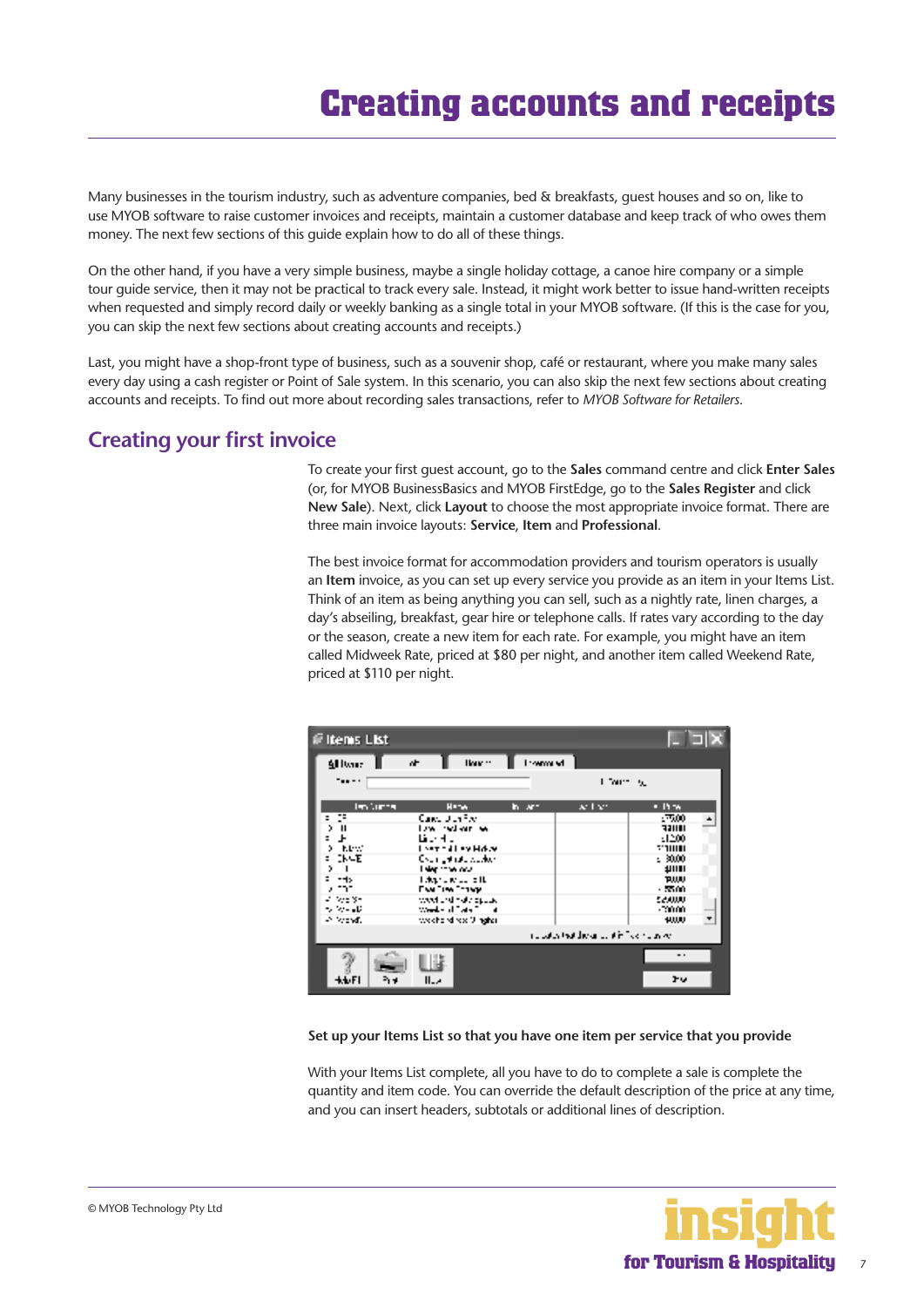### <span id="page-7-0"></span>**Changing the look and layout of your invoices**

With all MYOB software, you can customise accounts or receipts so that they look exactly as you want them to look. You can change the fonts; add your own logo; draw boxes; add comments and much more. You can also get rid of information that you don't want, such as the quantity, backorder and tax code columns. All you have to do is go to the **Sales** command centre; click **Print Invoices** and then click **Customise** (refer to MYOB help for more details on customisation commands).

Below is one possible way in which you could customise an invoice. Note that although this invoice has been designed using a standard item layout as the starting point, the final version is quite clean and simple, as many of the fields that appear on the standard invoice (such as tax summaries, memos and shipping addresses) have been deleted.

|                                                                                              | Catalina Canina<br>an migyer iya<br>Phone: 02.5155-3555<br>Fax: 02 9598 9598<br>Web, www.catedons.com.ac<br>Stingeng Tuin, Pflume to Pilster, NSW 2121 |
|----------------------------------------------------------------------------------------------|--------------------------------------------------------------------------------------------------------------------------------------------------------|
|                                                                                              | Tax Invoice/Receipt                                                                                                                                    |
| <b>Financ</b><br><b>ALCOHOL: CONTRA</b><br>$20 - 100.75$<br>Jewelry, Birtham Adam            | Larber<br>计空间电子 细胞                                                                                                                                     |
| <b>INCTINITY</b>                                                                             | Ohangs                                                                                                                                                 |
| the contract of the contract of the contract of the contract winds                           | kaan in                                                                                                                                                |
| $N$ and $\gamma$ the convenience of the set $\mathcal{M}$ and $\mathcal{M}$ is $\mathcal{N}$ |                                                                                                                                                        |
|                                                                                              | <b>Taish Agricult Page</b><br>1230.00                                                                                                                  |
|                                                                                              |                                                                                                                                                        |

**You can customise your printed invoice to look exactly how you want it to look**

# **Adding charges progressively to an invoice**

In the tourism industry, it's common to generate an invoice in advance for a customer, whether for accommodation or for an excursion. If an invoice isn't yet finalised, or if you have yet to provide the service, it's best to select **Order** as the status of this sale. To do so, go to the **Enter Sales** window as normal (or, for MYOB BusinessBasics and MYOB FirstEdge, click **New Sale** in the **Sales Register**) and in the top-left hand corner select **Order** (or, for MYOB BusinessBasics and MYOB FirstEdge, select **Quote**).

When transactions have Order or Quote as their status, they don't affect financial reports or receivables. They sit in a 'not-quite-ready basket', ready to be finalised.

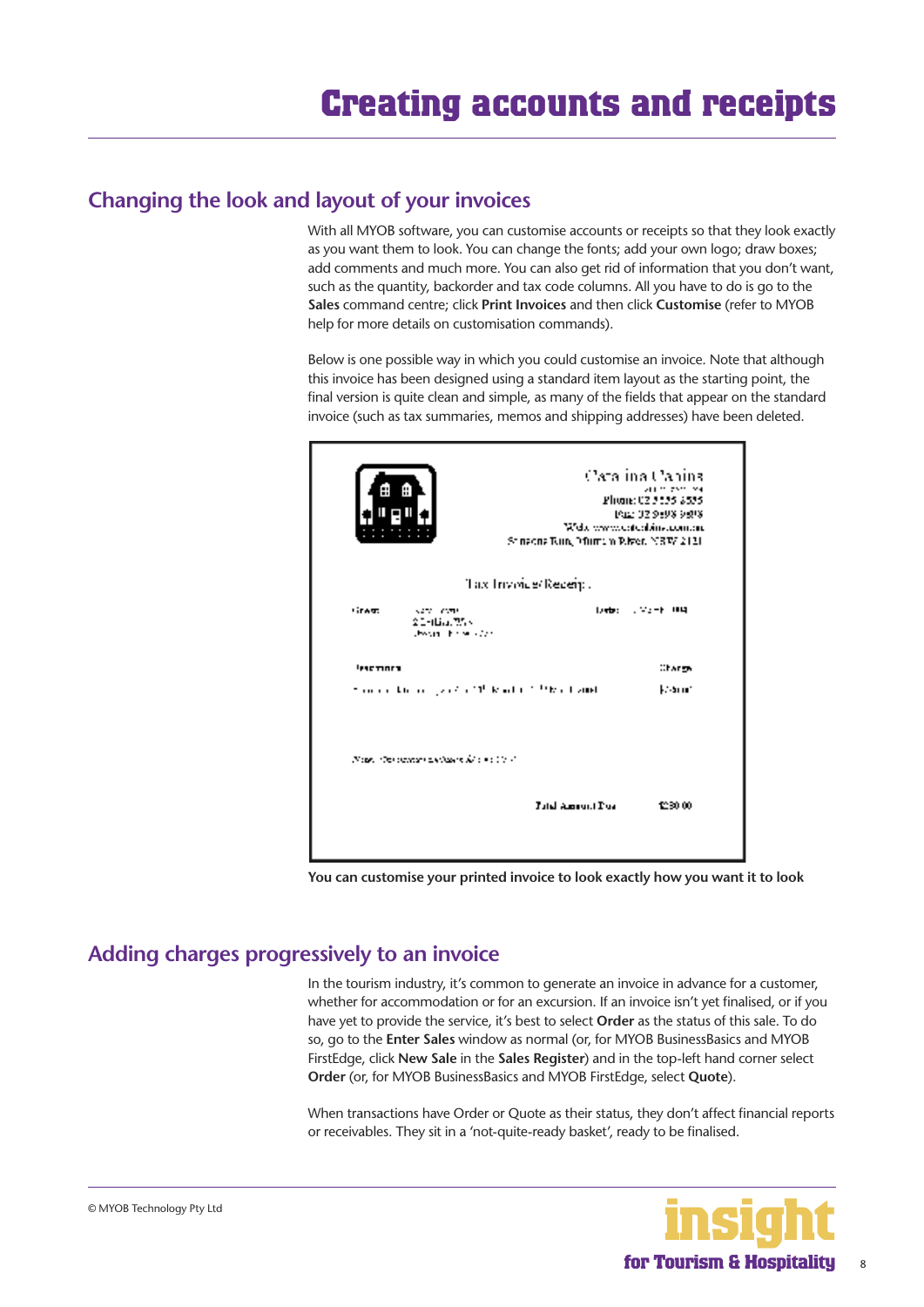<span id="page-8-0"></span>Whenever you want to add charges to this order or quote, simply zoom in on it from the **Sales Register** and edit as appropriate. For example, you might add meals, linen or telephone calls to a guest's invoice throughout their stay, or you might add gear hire to a customer's canyoning excursion invoice.

| #Sales New Item                        |                                            |                                    |                               |                        |
|----------------------------------------|--------------------------------------------|------------------------------------|-------------------------------|------------------------|
| TRUPR.<br>THE U                        |                                            |                                    |                               |                        |
| General Production                     |                                            | 同じかん かりあげ おんごと                     |                               | <b>IZ Taylor sites</b> |
| 计可可同 机铝铁矿                              |                                            | te Asit months                     |                               |                        |
|                                        | 14 - Make Lager<br>Raylin Amik Cr          |                                    | ALL STUDIO                    |                        |
|                                        |                                            | $1.1.1 - 1.0$                      |                               |                        |
| $I - H = I -$<br>$\mathbf{u}$<br>计多字字符 | Profile<br><b>Sove and Day Cost M</b>      | s ver Mi                           | The Dead Cold County<br>-2500 | ۰.<br>---              |
| , om<br>LDL.                           | Takah menand<br><b>JERT HILL</b>           | 47 YO<br>.n.xi                     | $\cdots$<br>اعدا              | ---<br>---             |
|                                        |                                            |                                    |                               |                        |
| Status Art<br>Termine                  |                                            | Ellian.<br>医鼻痛气                    | 5206.<br>$+50^{\circ}$        | <b>TEM 11</b>          |
| <b>SI 106</b>                          |                                            | L.<br>7. m                         | <b>FUCT</b>                   |                        |
| Dancer Bay                             |                                            | They cannot                        | ሥንበግ                          |                        |
|                                        | a moderne (Neglicke, 200                   | .                                  | $-111$                        |                        |
| <b>Kita d'o los</b>                    |                                            | ы<br><b>Property State And Adv</b> |                               | $\overline{a}$         |
|                                        | File case function for                     | <b>London</b>                      | -2267                         |                        |
|                                        | 00 (see Feath) (20 See Feath) - 「黒 Feather |                                    | Tae an                        | ᅱ                      |
|                                        |                                            |                                    |                               | <b>H</b> egal          |
| $\mathbf{H}$<br>II: E 1                | 불자표의<br>Mari K<br>-454                     | ll:sia                             |                               | $-20.00$               |

**You can add charges progressively until you're ready to finalise an invoice** 

When the sale is complete, zoom in on the order or quote one last time. Make your final changes, but before clicking **Record**, click **Change to Invoice**. The invoice is now finalised and ready to print.

#### **Providing different payment options for your guests**

By subscribing to a special service called MYOB M-Powered® invoices, you can offer your guests the choice of paying invoices by BPAY®, Postbillpay (at all Australia Post outlets) or by credit card over the phone.

The main advantage of this service is that by providing more ways for your guests to pay you (especially if you invoice in advance for security deposits), you'll be paid quicker, not to mention the fact that receiving electronic payments is less time-consuming than receiving cheques. Also, by offering these facilities you will make your business look that much 'bigger' and more professional.

For more about MYOB M-Powered invoices, see **www.myob.com.au/m-powered/** .

#### **Issuing receipts**



9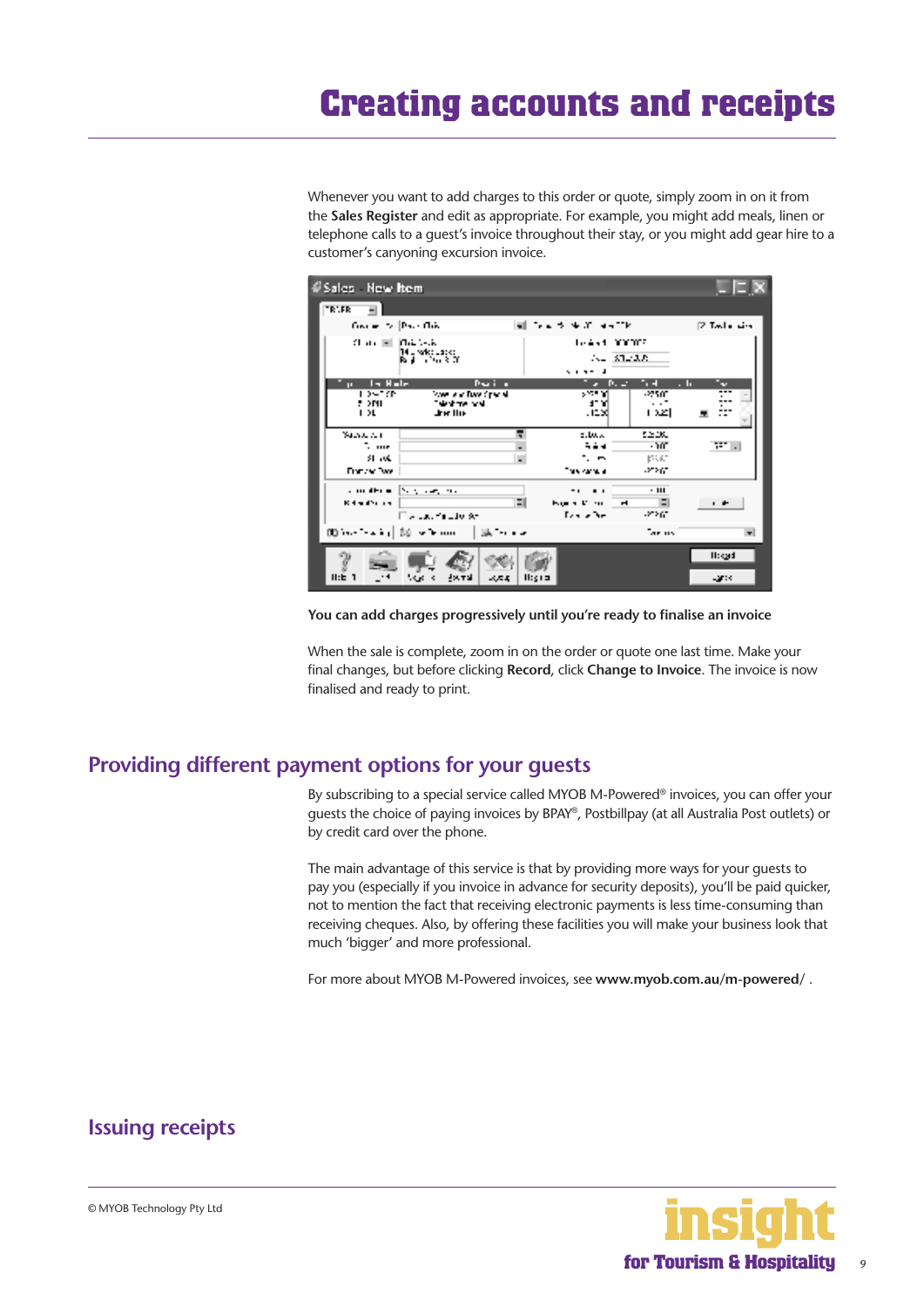# <span id="page-9-0"></span>**Creating accounts and receipts**

If you like, you can issue receipts for money received, rather than a full invoice. Receipts are essentially the same as an invoice, but are generally smaller with less detail. To print a receipt, go to the **Sales** command centre, record the payment in the **Receive Payments**  window, and then click **Print Receipts** (note that this feature is not available in MYOB BusinessBasics or MYOB FirstEdge).



**It's easy to print receipts, as well as invoices**

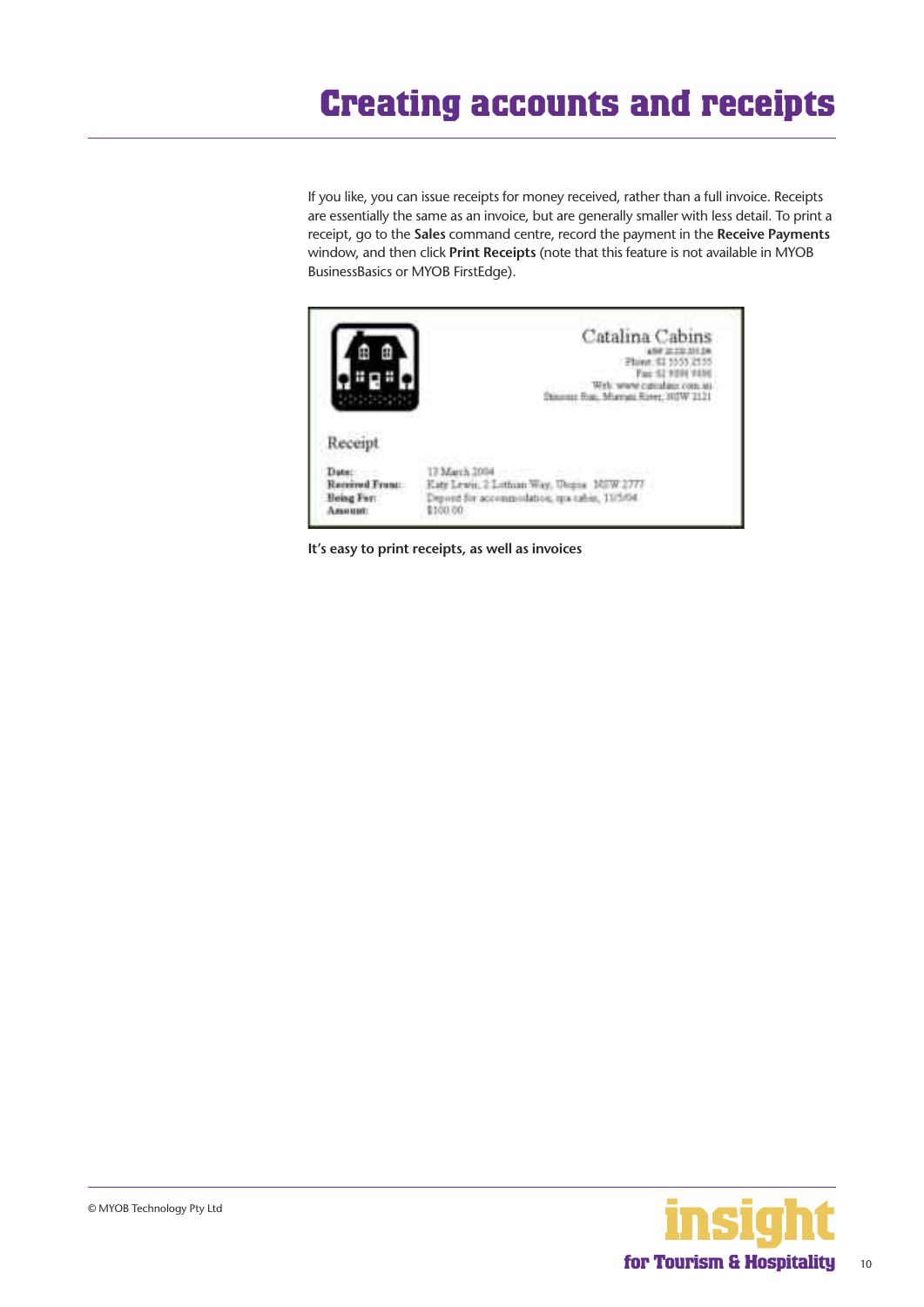<span id="page-10-0"></span>MYOB software has some great features for tracking advance bookings and security deposits. Read the next few sections of this guide to find out more.

### **Dealing with security deposits**

Sales can have three different statuses: Quote, Order or Invoice (although orders are not available in MYOB BusinessBasics or MYOB FirstEdge). You can select the status in the top-left corner whenever you create a sale.

When you receive a deposit paid in advance, you're best to create a new sale, selecting **Order** as the status. When you apply a payment to an order, MYOB software recognises that this is an advance payment, and automatically allocates the amount to a liability account.

#### **Setting up linked accounts, ready for security deposits**

To set up linked accounts ready for forward deposits, first go to the **Setup** menu**,** choose **Linked Accounts** and then choose **Sales Accounts**. Ensure you have marked the **I track deposits collected from customers** checkbox and make sure the linked account is a liability account, called something like Deposits Received. That's all there is to it!

#### **Receiving forward bookings or deposits**

To receive a booking or payment in advance, do the following:

- **1.** When a customer books ahead, create a new card with their name and contact details. If they provide a credit card as security, go to the **Card File**  command centre and create a new card for that guest, with their name, address and other details. (If the guest has chosen to provide you with a credit card number in order to confirm the booking, enter this number, along with the expiry date, in the **Notes** field of their card.)
- **2.** Next, create a new sale for this booking, selecting **Order** as the status. Use the **Promised Date** field to record the date for which the booking is made.
- **3.** If the customer sends a security deposit, go to the **Receive Payments**  window and record as normal. MYOB software automatically records this forward payment in a liability account for customer deposits. If desired, print a copy of this order and mail to the customer as confirmation of their payment and the balance due.

#### **Viewing forward bookings**

To view a list of all forward bookings, complete with dates for which bookings are made, go to the **Sales Register**, click the **Orders** tab, and change the date range, if necessary.

#### **Turning bookings into sales**

To finalise a booking into a sale, go to the **Sales Register** and click the **Orders** tab. Highlight the order and then click **Change to Invoice** (or, if you want to check the order one last time before finalising, zoom in to check details, then click **Change to Invoice**).

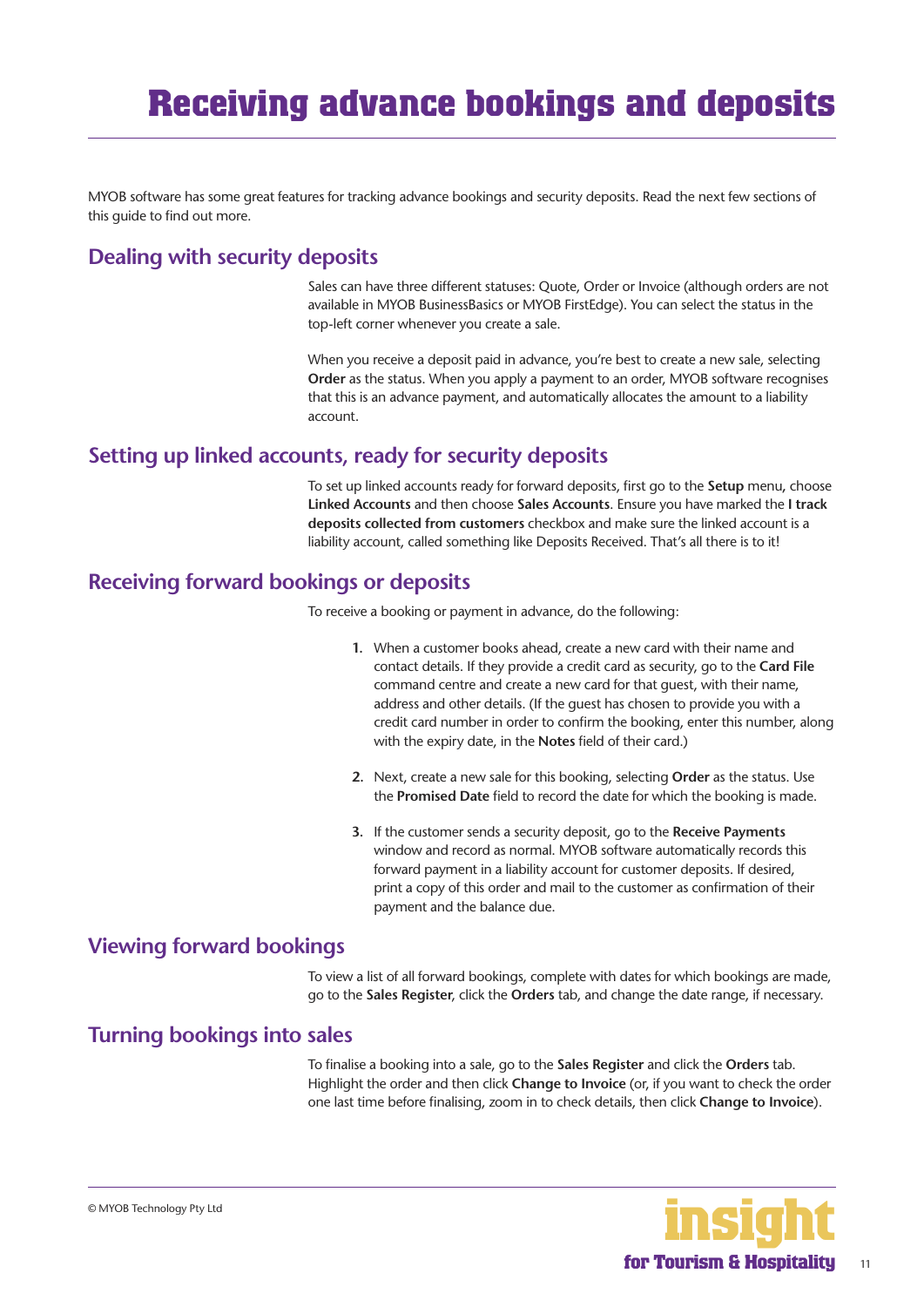# <span id="page-11-0"></span>**Accounting for GST on security deposits**

Generally speaking (although please check with your accountant that this applies to your particular business circumstances), GST doesn't apply to security deposits. Assuming you record security deposits using the method described above (applying payments to orders), then MYOB software won't show GST as being payable when the deposit is received. This is perfect!

However, if you report GST on a cash basis, MYOB software shows GST as being payable as soon as the deposit is received. Because of this, if you regularly have a large dollar value tied up in security deposits, you may prefer to manually adjust your GST reports for the value of GST on deposits held. Talk to your accountant if you're not sure of the best approach.

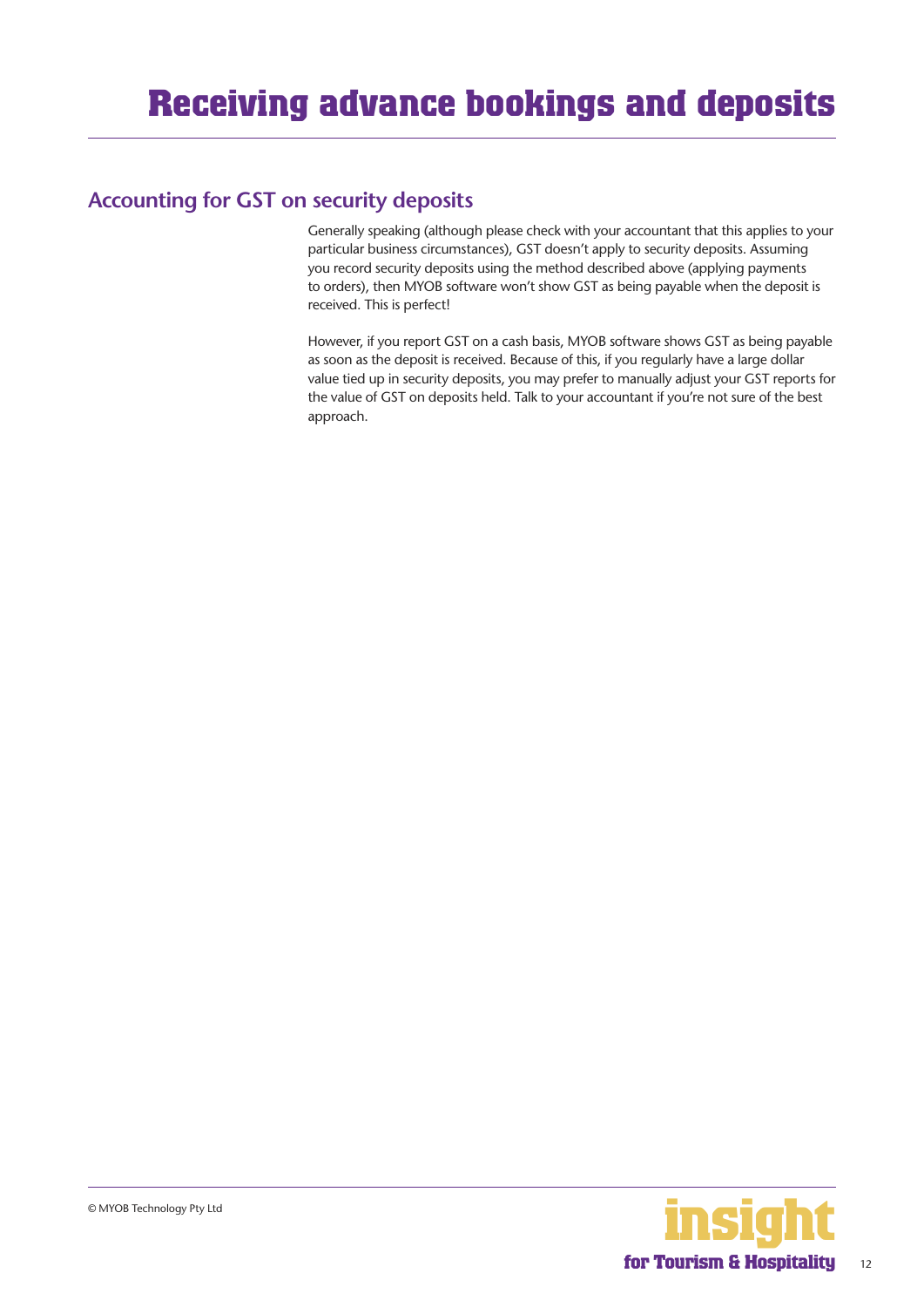# **Receiving money**

<span id="page-12-0"></span>Although recording customer payments is very easy, when first starting out with MYOB software, take time to consider the best approach. You'll find you can record cash payments at the same time as creating the sale transaction; you can record payment methods and batch payments together; you can even print bank deposit slips. Read the following sections to find out more.

# **Recording payments**

There are two ways to record customer payments. If this is a cash customer, and you are creating an account at the same time as receiving the payment, then the easiest way is to use the **Paid Today** and **Payment Method** fields, found at the bottom of the Sales invoice. This way you can record the sale and the payment all in the one hit.

If you have already recorded the customer invoice, then you'll need to take a different approach:

- **1.** Go to the **Sales** command centre and click **Receive Payments**. Decide whether you want to deposit this payment straight into your bank account, or whether you want to use the undeposited funds feature. See working with undeposited funds below for more details.
- **2.** Enter the **Customer** name and the **Amount Received**.
- **3.** Select the **Payment Method**. If you want to print out bank deposit slips, remember to click **Details** when recording cheques, and then enter the account name and number in the space provided. (Alternatively, for repeat customers, set up account details in the **Payment Details** tab of their card.)
- **4.** Tab through the columns to apply the payment against outstanding invoices, starting from the oldest invoice first, and moving toward the most recent. If you want to apply a payment to a different invoice, simply click in the **Amount Applied** column next to the invoice concerned, and type in the payment amount. Click **Record**.

# **Working with undeposited funds accounts**

Whenever you record a customer payment, you have a choice between depositing customer payments into your bank account or grouping them with undeposited funds.

| <b>Hannochenest</b>                                                                           |                                               |
|-----------------------------------------------------------------------------------------------|-----------------------------------------------|
| <b>C. Description of A</b>                                                                    | Kanada (partir                                |
| Silkers & Telephotoshop (1999), steps officed                                                 |                                               |
| Since a the IND Carloss Countries<br>ᅴ                                                        | Die Encock-                                   |
| n indika menu ∏2000                                                                           | $\epsilon$ is known.                          |
| %ill to⊲t⊥<br>Termonalitate Dance<br>- 1                                                      |                                               |
| Search wouldn't continue they                                                                 |                                               |
| and the<br><b>Service</b><br>k m<br>i aw                                                      | londar in<br><b>Carlo Children</b>            |
| 1200<br><b>P-0.11</b><br>----------<br>330.XX<br>1.99.7<br>$\overline{1+}$<br>5.16 19<br><br> | 1980 XI<br>жх<br>Kui 1<br>EW 1                |
| الانتقا<br>$\mathbf{I}$<br>前後の<br>SALES 1<br><br>251 JACKS<br>1254.00<br>Anders a             | 64 C<br>ies xi                                |
| 25,0000<br>i≌≫i<br><b>P-0611</b>                                                              | <b>PSG XX</b>                                 |
|                                                                                               | 11.11<br>Mar 21                               |
|                                                                                               | Frank data<br>$\cdot$ .<br>T/T                |
| die: Dekt Stat                                                                                | $4 - 1 - 1$<br>$\overline{ }$<br>and the con- |
| <b>Quite model</b>                                                                            |                                               |
|                                                                                               |                                               |
|                                                                                               | $\mathbf{r}$ . $\mathbf{r}$                   |
| 1:371<br>in B                                                                                 | $\cdot$ .                                     |
|                                                                                               |                                               |

**You can choose to deposit money into an undeposited funds account**



13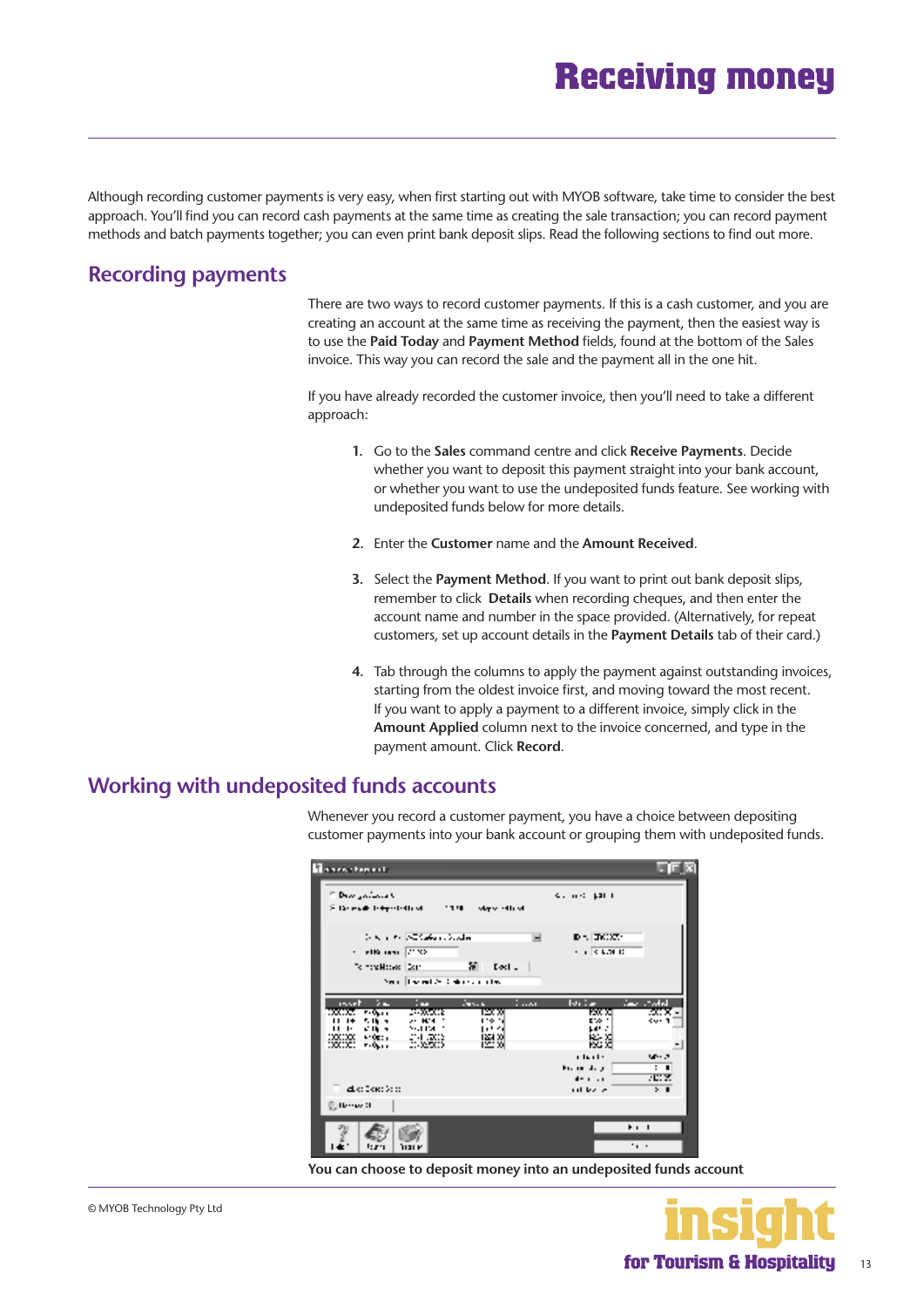# **Receiving money**

<span id="page-13-0"></span>Setting up an undeposited funds account makes sense if you receive several customer payments per day or if you tend to spend cash from customers before banking the money. However, if you only receive a couple of customer payments at a time and don't deal with much cash, then you can forget about setting up an undeposited funds account. Instead, simply record all customer payments direct into your bank account.

The idea of an undeposited funds account is that you record all customer payments as going into this account. Later, when you deposit cash or cheques into your bank account (or you receive a batch of EFTPOS payments), you create a bank deposit that transfers the money *out* of undeposited funds and *into* your business bank account. The result? The balance of your undeposited funds account returns to zero, and the deposit of all the customer payments into your bank account shows up as a single amount in your business bank account. Once you get used to the whole idea, it works pretty well.

#### **Setting up undeposited funds**

If you decide that you want to use an undeposited funds account, here's what to do:

- **1.** First, go to the **Setup** menu, choose **Linked Accounts** and then choose **Accounts & Banking Accounts**. Make sure that the **Bank Account for Undeposited Funds** in this list is your Undeposited Funds account and then click **OK**.
- **2.** Next, go to the **Preferences** window, click the **Sales** tab and then mark the **When I Receive Money, I Prefer to Group It With Other Undeposited Funds** checkbox.
- **3.** Last, remember to click the **Group with Undeposited Funds** radio button whenever you record a customer payment or receive any other money (or, if you're using the Bank Register, select the Undeposited Funds account in the top left **Account** field).

**1.** Go to the **Banking** command centre and click **Prepare Bank Deposit**. You'll

#### **Transferring money into your bank account**

If you're using an undeposited funds account, you need to create a bank deposit whenever you do your banking or close off your EFTPOS machine. Here's what to do:

see a window like the one below **ALVESIA** 0111 Supporter **B** *WEIGHT* Director (0.240) **DIE WOODE Parish by TV Kilkick** × **Very Tax For Baltima Elizabeth automatic** 4 Millions Around **FE WAN** 

**You can batch payments into groups, making it easier to reconcile your bank account**

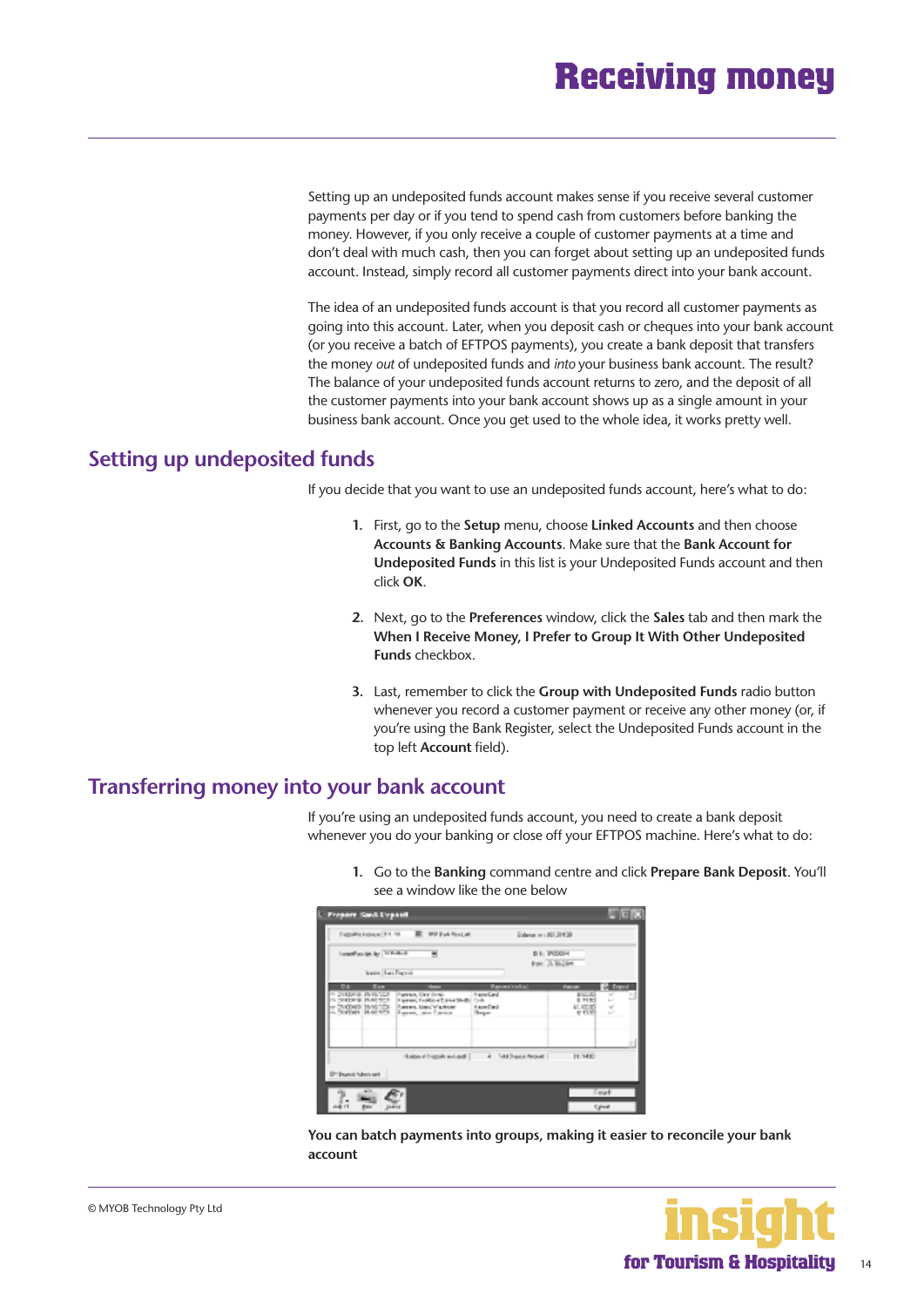- <span id="page-14-0"></span>**2.** From the drop down list in the top-left-hand corner, select which bank account this money is to be paid into.
- **3.** Select a payment method, if you wish. If all your payments are of a similar type, you can leave this as **All Methods**. However, if you receive a mixture of cash, EFTPOS, cheques and so on, then you're best to select one payment method at a time (that's because different kinds of payments show up separately on your bank statement).
- **4.** Enter the date, and if you like, write a comment in the **Memo** field. Then go through the **Deposit** column, marking the receipts you want to include on this bank deposit. Click **Record** when you're done, or click **Print** to print a bank deposit slip.

#### **Seeing how much you're owed**

Go the **Analysis** menu in the Command Centre and choose **Receivables**, or, for MYOB BusinessBasics and MYOB FirstEdge, simply click **Analyse Receivables** in the **Sales**  command centre. You'll see a summarised Analyse Receivables report, aged as at the current date, showing the names of all customers who owe you money and how overdue they are. You can click the zoom arrows next to any guest's name to go straight to a detailed breakdown of their outstanding invoices.

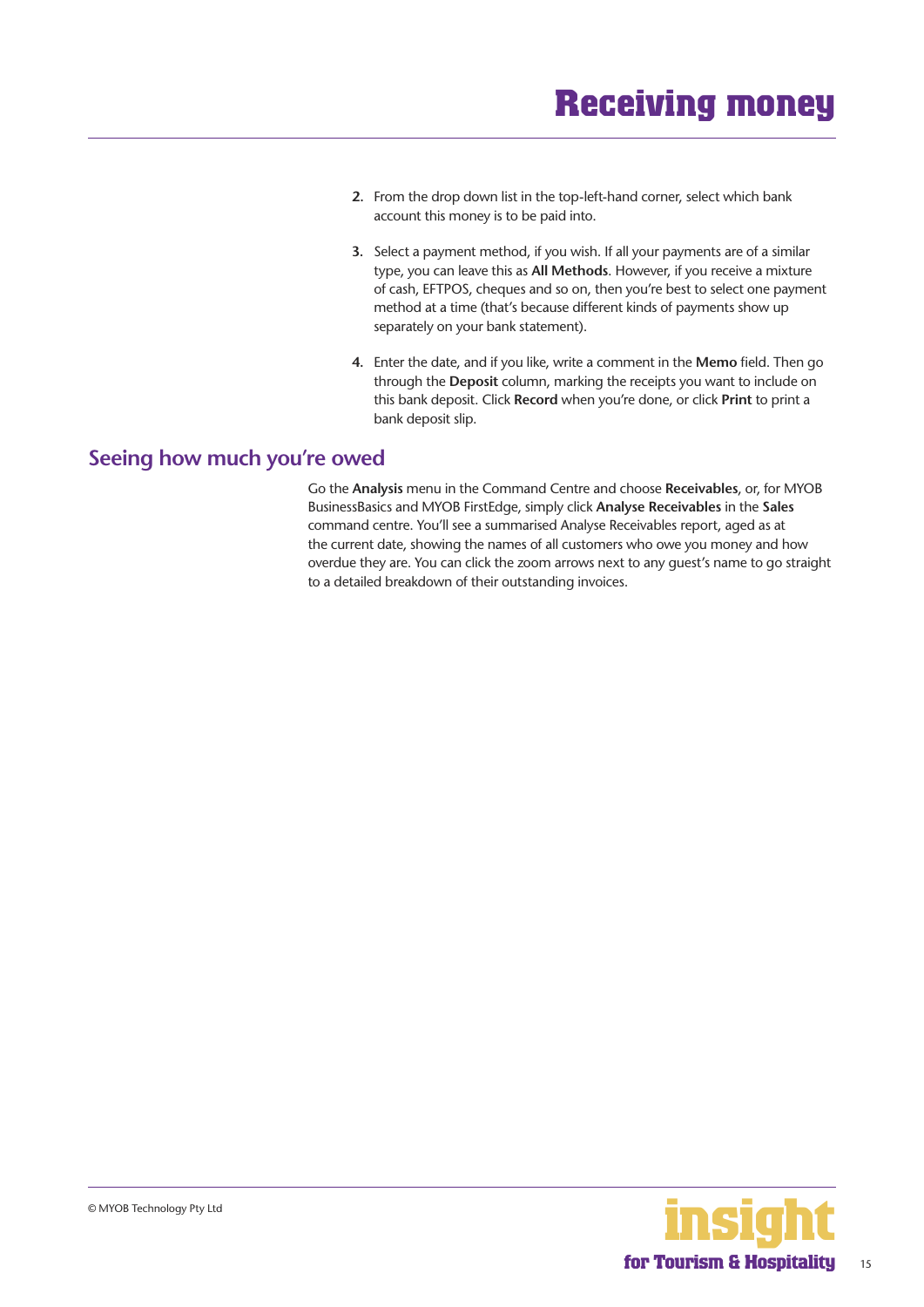# <span id="page-15-0"></span>**Case study - Clancette's Bed & Breakfast**

| <b>Business Name:</b>     | Clancette's Bed & Breakfast                                                                                                           |
|---------------------------|---------------------------------------------------------------------------------------------------------------------------------------|
| <b>Business Overview:</b> | Clancette has a simple bed and breakfast business,<br>operating from a cottage at the back of her garden. She<br>uses MYOB FirstEdge. |

**Description**: Clancette is an example of the simplest of setups. She finds it easiest to give visitors hand-written receipts rather than switch the computer on every morning and once a month, Clancette records total income banked using the **Receive Money**  transaction type in the **Bank Register**, referring to her bank deposit book and receipt book. She records all her cheque stubs, bank fees and direct debits using the **Spend Money** transaction type.

Clancette frequently purchases food and other consumable items with her own cash. She keeps these receipts separately, and once every few weeks writes a cheque from her business account to reimburse herself. Occasionally, she spends cash income from visitors, using it for her own personal spending. She records this income using the **Record Journal Entry** window, debiting her drawings account and crediting income.

Clancette keeps her slightly chaotic system in check by making sure she reconciles her bank account every time she receives a bank statement. She also keeps an eye on how her business is going by regularly printing Profit & Loss reports, where she analyses her income and expenses, and compares these figures with previous years.

In the future, Clancette plans to improve her occupancy rates by creating a new card for every guest, aiming to build up a database that can be utilised for marketing purposes. At this point, she intends to print receipts for her guest, hopefully creating a more professional impression.



16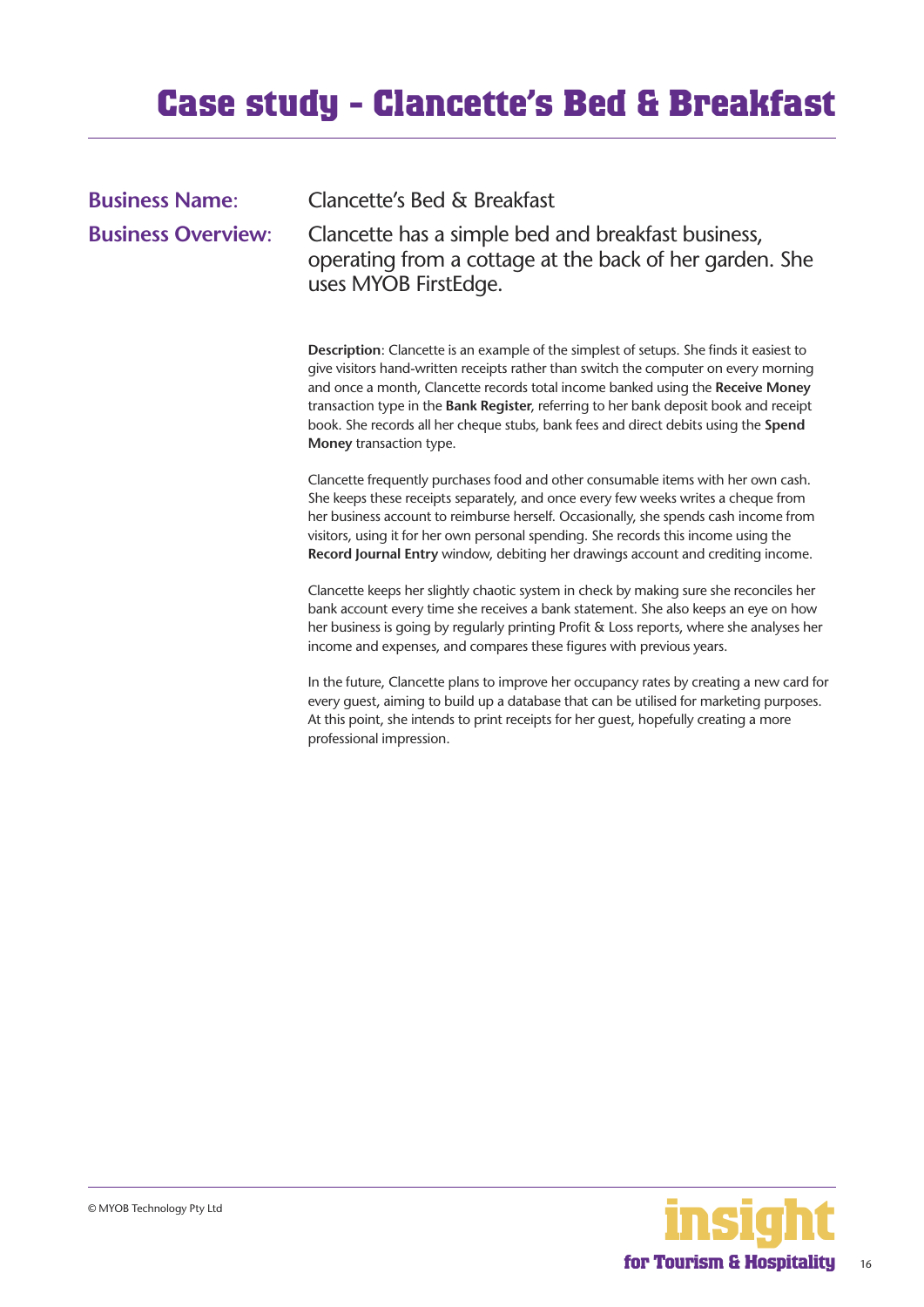# **Setting up your guest database**

<span id="page-16-0"></span>MYOB software provides an excellent starting point for most customer databases. Customer cards have room for up to five addresses, each with three phone numbers, a fax number, email address, web address, contact name, and the name to whom mail merge letters should be addressed. You can even store special comments in the **Notes** field and group customers into pre-defined categories, using custom lists and identifiers.

### **Splitting guests into groups**

If you go into a customer's card and click the **Card Details** tab, you'll see that you can categorise customers using both custom fields and lists. Custom lists are particularly useful as a way of organising customers into groups. You can organise customers in any manner you wish: by location, by age, by gender, by referral source, and so on.

Here's what to do to set up customer groups:

- 1. First decide how you're going to group your customers, e.g. by location, by type, by product, etc.
- 2. Go to the **Lists** menu, choose **Custom List & Field Names**, and then choose **Customers**. Change the title of **Custom List #1** (and **Custom List #2** and **#3** if desired) to indicate the way you're going to group customers, for example, by changing the name of **Custom List #1** to Location.
- 3. Next, decide what categories sit within each group. For example, within the group of location, you might have Sydney, Brisbane and Melbourne.
- 4. Go to the **Lists** menu, choose **Custom Lists** and then choose **Customers**. Now add the categories that you want to appear in each custom list.

That's all there is to it! The screenshot below shows some idea of how this could work for a guest house, but of course, you can apply these principles in many hundreds of ways.

| Card Information                                                            |                                              |                                                    |         |
|-----------------------------------------------------------------------------|----------------------------------------------|----------------------------------------------------|---------|
| But [ Dani Samuk ] Suffigurah ] Pay and Lay ] Decay ] gabe [ Hotel ]        |                                              |                                                    |         |
| Have, Che.                                                                  | следници                                     | A-10 Determined Co.                                | 5411-01 |
| December of Labor Hwy<br><b>Julie Massachus</b>                             |                                              | Solen Bernie Anthenne Berteilsche Einfangt spieler |         |
| 画画<br><b>ALGULAR</b><br>Listend Profit, St 145.<br><b>Terminal Equation</b> | Decent Call Plan<br>Denv (+12)<br>Deny (+10) |                                                    |         |
| r.n                                                                         |                                              | Æ.                                                 |         |

**Setting up custom lists lets you organise customers into groups**

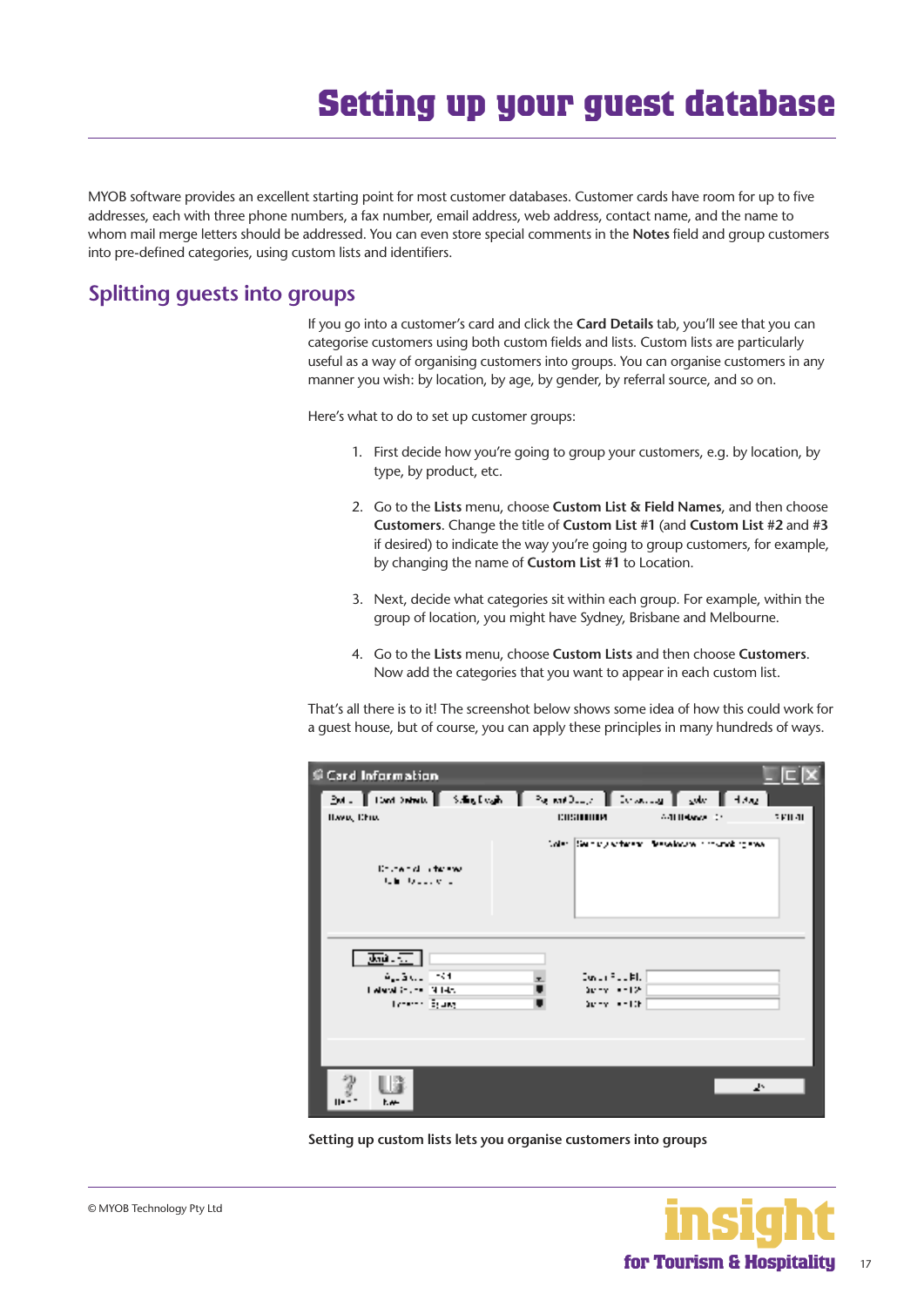### <span id="page-17-0"></span>**When you run an independent database**

Some larger accommodation providers decide to run separate booking software, so that they can keep track of forward bookings for each room, automatically add telephone calls or dining, analyse occupancy rates and so on. In this scenario, work out how you can best use your MYOB software in conjunction with your booking software.

- Don't waste valuable time typing information once into your MYOB accounting software and once into an independent database. Work out what tasks each software package does and make sure there is minimal duplication.
- You can use the Import/Export features in your MYOB software's File Menu to transfer information manually.
- Consider running MYOB software as a simple 'cashbook' alongside the booking software. For example, the booking software would track the details of each guest and their spending, whereas MYOB software would only track the total amount banked, working from the bank statement.
- If you decide to maintain tighter internal controls, consider linking your booking software automatically with your MYOB accounting software. With the help of MYOB DeveloperPack, you may be able to synchronise the two programs so that the exchange of information is automated, without the need for anything to be recorded twice. For more information email **solutions@myob.com.au** .

### **Printing mailing labels**

Direct mail is probably the most effective way of advertising. You can use your MYOB software to develop a database of both existing and prospective customers and, if you like, generate personalised letters and mailing labels. (Note that these features aren't available in MYOB BusinessBasics or MYOB FirstEdge.)

Although the mailing label menu has a few standard sizes listed, chances are that none of these sizes will exactly match what you have available. The easiest approach is to buy the size of mailing labels that you want and then customise MYOB software to print onto them. Here's what to do:

- **1.** Go to the **Card File** command centre and click **Print Mailing Labels**.
- **2.** Select any one of the standard label sizes as the **Selected Form for Mailing Label**. Then click **Customise**.
- **3.** Go to the form properties icon on the forms toolbar. Specify the size of the paper, the margins (often there aren't any with mailing labels), the number of rows and columns and the actual dimensions of the labels.
- **4.** Still in the **Customise Mailing Labels** window, change the font and size of the name and address, if
- **5.** Click **OK** and you should be done. Try printing 20 or 30 labels as a test.

**It's easy to print mailing labels**

desired.



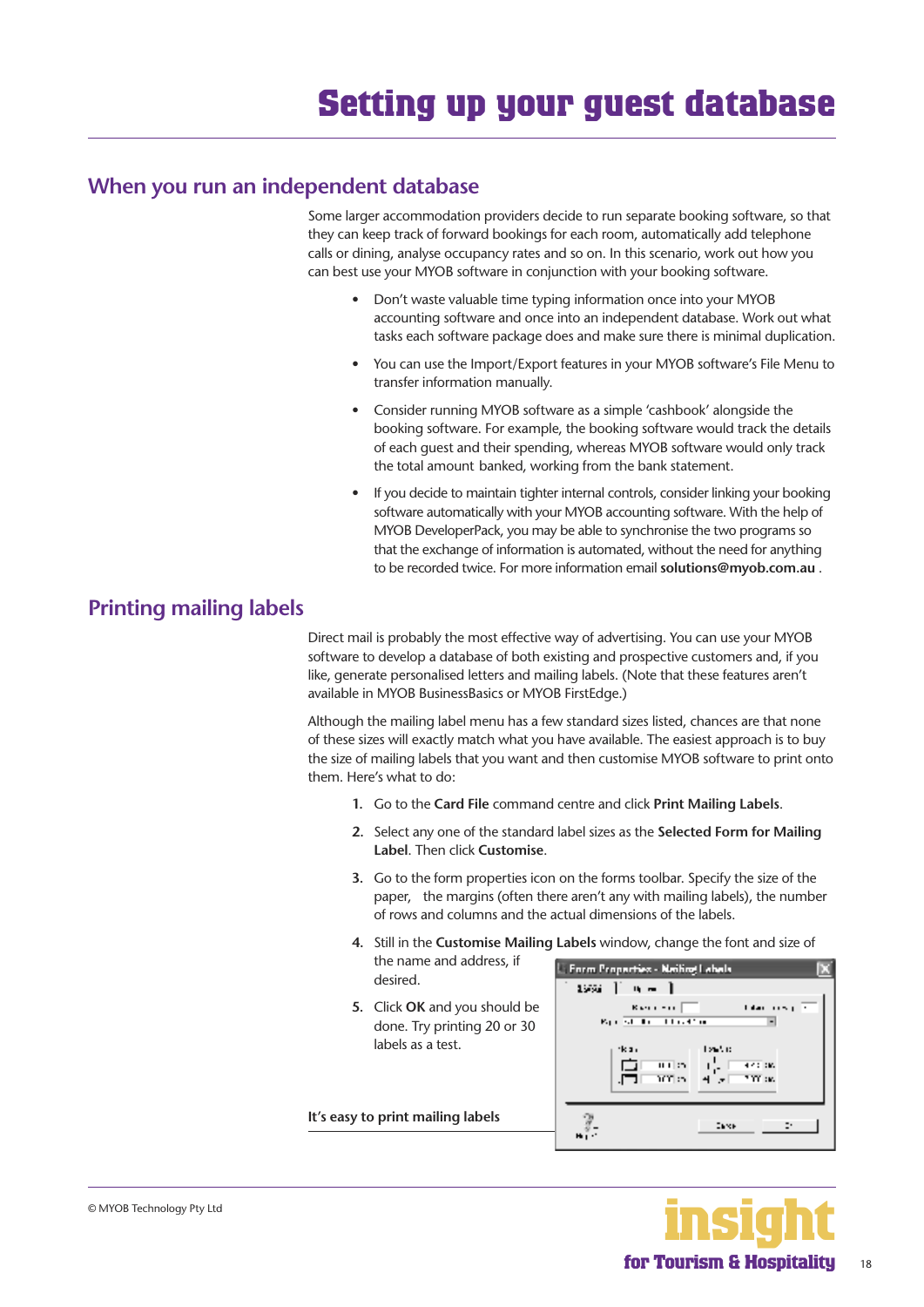<span id="page-18-0"></span>The simplest way to record expenses, suitable for many smaller businesses, is to go to the **Banking** command centre and click **Spend Money** (or, for MYOB BusinessBasics and MYOB FirstEdge, go to the **Bank Register** and select **Spend Money** as the transaction type). See *recording expenses* below to find out more.

An alternative way to record expenses, suitable for larger businesses, is to enter all supplier invoices in the **Purchases**  command centre when you receive them. Later, these invoices are paid using **Supplier Payments**. (Note that purchases aren't available in MYOB BusinessBasics or FirstEdge.) This method works well if you have a substantial amount of accounts to be paid each month and you want to keep tabs on how much you owe, but by its very nature is a more complicated way of working. See *[recording a supplier invoiceon page 20](#page-19-0)* to find out more.

#### **Recording expenses**

To record an expense:

- 1. Go to the **Banking** command centre and click **Spend Money**. (Or, if you're using MYOB BusinessBasics or MYOB FirstEdge, select **Spend Money** from the **Bank Register**.)
- 2. Click the **Pay from Account** radio button in the top-left and select your bank account, or, if you plan to make this payment online, click **Group with Electronic Payments**.
- 3. For cheques, enter the cheque number in the **Cheque No.** field. For other transactions, such as credit card debits or electronic payments, simply ignore the **Cheque No.** field.
- 4. Enter the date and amount, and in the **Card** field, enter the name of the person you are paying. If you've never paid this person before, you'll see a list of cards, asking you to select one of them. Either double-click on a name to select it from the list or click **New** to create a new card.
- 5. Write a brief description in the **Memo** field, if desired.
- 6. In the **Acct#** column, specify which account this expense should go to.
- 7. Check the **Amount** is correct. Usually, this amount includes GST, assuming you've marked the **Tax Inclusive** checkbox on the top-right.
- 8. Fill in the **Job** column if you want to track expenses by particular projects or cost centres. Otherwise, leave this column blank.
- 9. If you want to include additional information about this transaction, do so in the additional **Memo** column that appears next to the **Job** column.
- 10. Fill in your **Tax** code, double-check the tax total (this calculates automatically), then click **Record**.

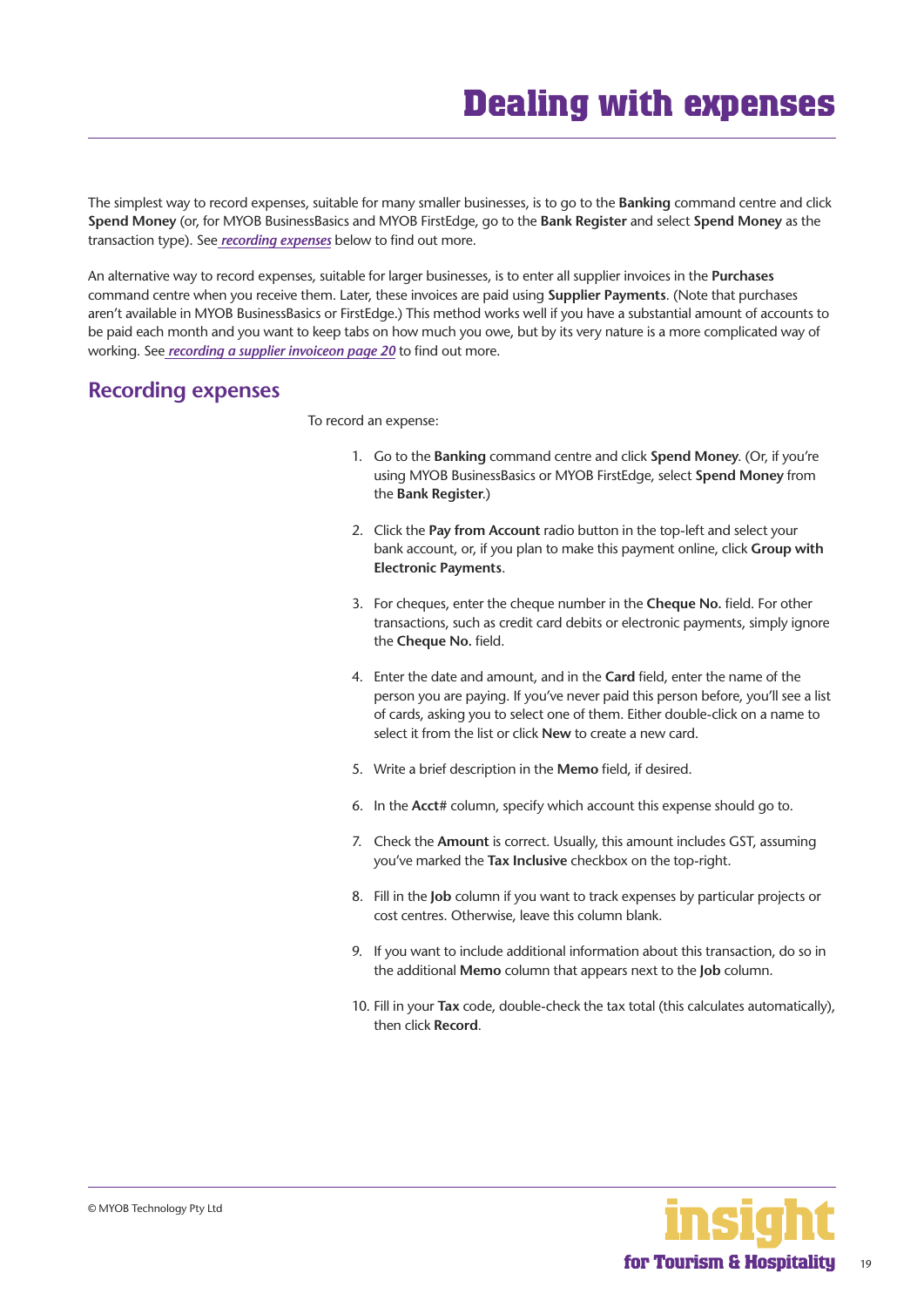#### <span id="page-19-0"></span>**Recording a supplier invoice**

People working in the tourist industry tend to use a **Service** layout when recording purchases. Most purchases, such as advertising, electricity or telephone accounts, are likely to be Service purchases. However, if you are purchasing goods for resale and you plan to track quantities and costs, an **Item** layout is the way to go.

Here's how to record a purchase:

- 1. Go to the **Purchases** command centre and click **Enter Purchases**.
- 2. Click the **Layout** button and select **Service** as your layout.
- 3. Fill in the supplier name and if required, enter the purchase order number.
- 4. Check the date and enter the supplier's invoice number in the **Supplier Inv#** field.
- 5. Choose your allocation account in the **Acct#** field. Don't worry about detailed descriptions, as they're usually not necessary. A general description such as 'materials' does just fine.
- 6. Make sure the GST total matches with your supplier invoice and then click **Record**.

#### **Paying suppliers electronically**

MYOB M-Powered® payments enable you to make electronic payments to your suppliers directly from your MYOB software. Once you subscribe to this service, you can use your MYOB software to record payments in your company file and then transmit these payments electronically using a secure link. The M-Powered Services Centre monitors the progress of all payments and, at your request, emails or faxes remittance advices direct to your suppliers.

If you pay more than five suppliers per week, M-Powered payments are well worth the fees. If you were to put a value on your own time (or on your bookkeeper's time) and calculate how long it takes you to pay a supplier (including writing a cheque, printing a remittance advice, writing their address on an envelope, entering the payment into your MYOB company file, and so on) as well as the costs (the envelope, the stamp, the petrol to the post office, etc.), then chances are that paying a supplier is much more expensive than you think.

M-Powered payments offer other benefits too, although these are somewhat less tangible. You can schedule payments to be made at future dates, ensuring that suppliers are paid on time, even when you're away from the business. Payments are more secure, as you pay directly from your account into your supplier's account (whereas cheques are more prone to fraud or getting lost in the mail). Finally, the M-Powered Services Centre keeps track of all online payments, including when payments are sent, when they're processed, if they fail due to insufficient funds, and so on.

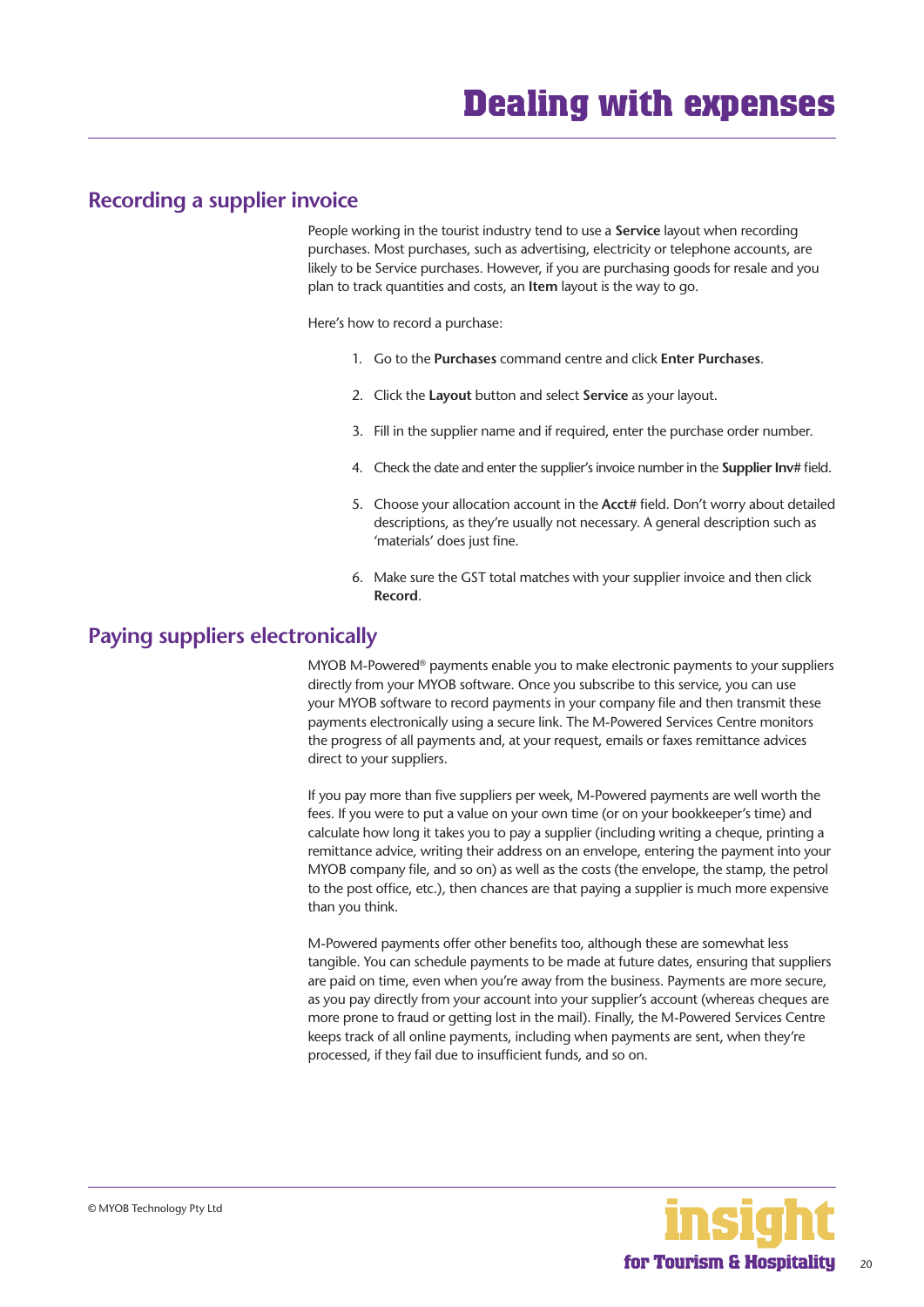<span id="page-20-0"></span>To subscribe to M-Powered payments, all you have to do is click the **M-Powered Services Centre** icon that appears on the bottom-right of every command centre. Note that M-Powered payments are only available for MYOB Accounting, MYOB Accounting Plus and MYOB Premier.

For more information about M-Powered payments, including how to subscribe and current pricing structures or to read the Product Disclosure Statement, see **www.myob.com.au/m-powered/** .

#### **Organising petty cash (if you have a petty cash tin)**

The method described here works best if you have an office with a petty cash tin, and more than one person takes money out of the tin. However, if you don't have a petty cash tin but end up paying lots of little cash expenses directly from your own pocket, see the method listed in *[Organising petty cash \(if you have a wallet full of receipts\)](#page-21-0) on page 22*.

- 1. Start off with a float, say \$200. Write a cash cheque for this float, and allocate this cheque to an asset account called 'Petty Cash'. If you don't have an account by this name already, create one now, and remember to make it a **Bank** type account.
- 2. Whenever staff take money out of the tin, get them to give you a receipt in exchange. Store these receipts in the tin.
- 3. Now, add up the receipts and work out which expense categories they belong to. Then go to the **Spend Money** window but this time *change the bank account* at the top to read Petty Cash**.** Complete the payment, allocating it across several allocation accounts and several amounts. Click **Record** when you're done.



**Recording petty cash receipts**

4. When funds in the tin get low, write out a cash cheque to top the tin back up to its original float value. For example, if you have a \$200 float but there's only \$4.50 left in the tin, write out a cash cheque for \$195.50. Allocate this cheque to Petty Cash.

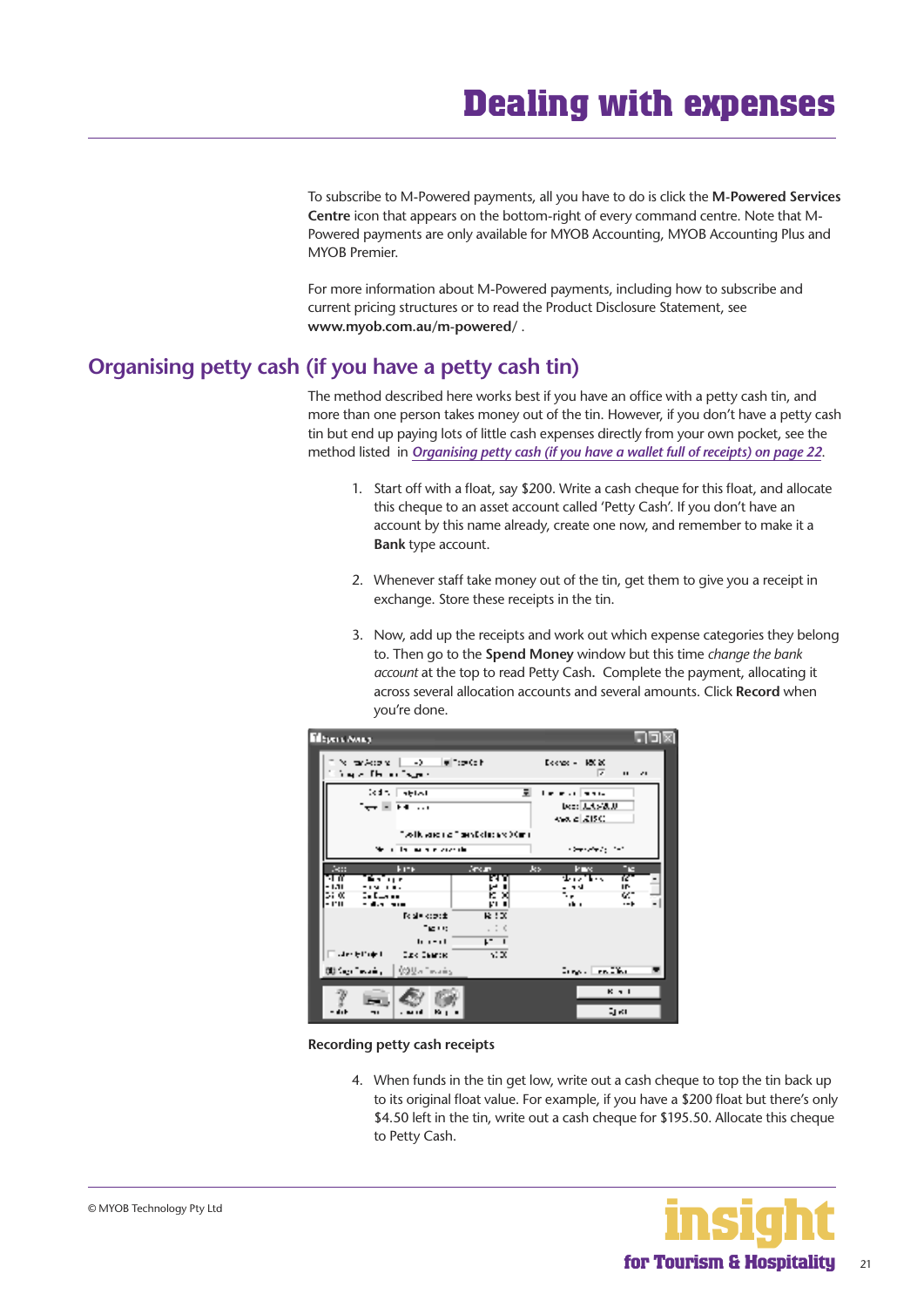# <span id="page-21-0"></span>**Organising petty cash (if you have a wallet full of receipts)**

If you don't have a petty cash tin, but end up paying lots of cash expenses directly from your own pocket, you'll find the following method works best.

- 1. Pile these receipts into their various categories and then, with a calculator, add up the value of each pile of receipts. You might end up with \$40 worth of receipts for stationery, \$50 for postage, \$15 for travel and so on.
- 2. Next, go to the **Spend Money** window and as your bank account, select Petty Cash in the top left corner.
- 3. As the **Amount**, enter the total value of all these receipts added together.
- 4. Split the transaction across the appropriate expense accounts, writing individual memos on each line, if desired.



22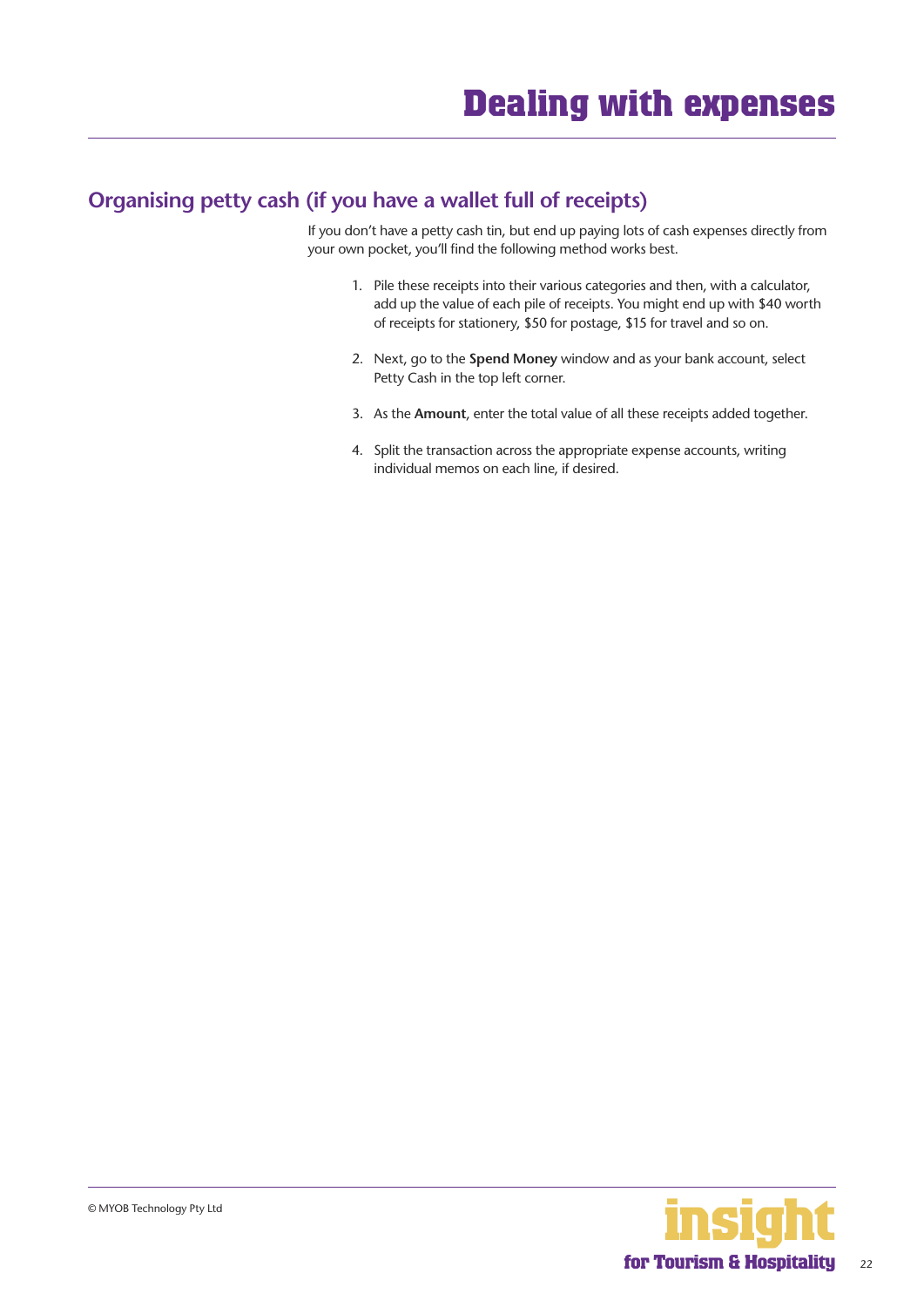# **Case study - Lakeside Caravan Park**

<span id="page-22-0"></span>

| <b>Business name:</b>     | Lakeside Caravan Park                                                                                                                                                                                                                                                                                                                                                     |
|---------------------------|---------------------------------------------------------------------------------------------------------------------------------------------------------------------------------------------------------------------------------------------------------------------------------------------------------------------------------------------------------------------------|
| <b>Business overview:</b> | Lakeside Caravan Park is a family-run caravan park,<br>offering self-contained cabins, caravans and camping<br>facilities.                                                                                                                                                                                                                                                |
|                           | When Lakeside purchased MYOB Accounting Plus in the year 2000 (when GST came in),<br>they decided to go the whole hog and use MYOB software to track every transaction,<br>including sales and receipts.                                                                                                                                                                  |
|                           | When a guest places an advance reservation, Lakeside creates a sales order, using the<br>Promised Date field as the booking date (however, they also maintain a hand-written<br>"week per view" reservation book). If a guest sends a deposit in advance, this deposit<br>is applied to the order and thus MYOB software keeps track of all outstanding deposits<br>held. |
|                           | During the guest's stay, the receptionist adds any new charges as appropriate, such as<br>linen hire, canoe hire or telephone calls. When it's time to check out, the receptionist<br>simply calls up the sales order, finalises the sale, processes the payment and prints a<br>receipt.                                                                                 |
|                           | Using the jobs feature, Lakeside has also divided their income into three cost centres:                                                                                                                                                                                                                                                                                   |

cabins, caravans and camping. By tracking both the income and expenses for each of these cost centres, Lakeside has been able to analyse the profitability of each "arm" of their business separately (as well as analyse overall profitability). They discovered, to their surprise, how unprofitable the cabins were due to the large maintenance and cleaning costs, and have since adjusted rates accordingly.

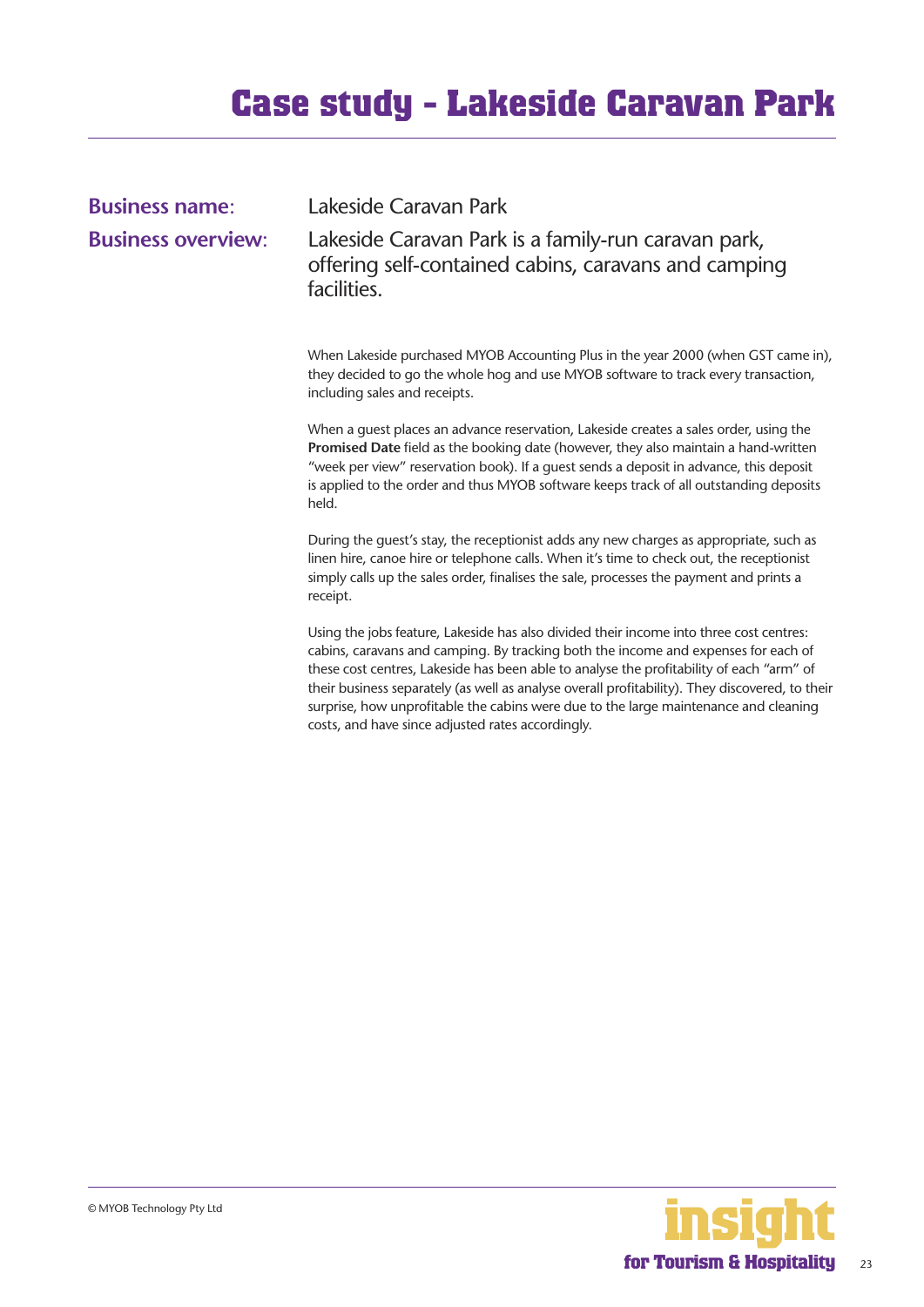# **Analysing financials in more detail**

<span id="page-23-0"></span>As soon as you start recording transactions in your MYOB software, you'll be able to see how much money has come through the door, what your total expenses have been and how much profit you have at the end of the day. Useful as this information may be, chances are that if you're looking to grow your business and become more profitable, you'll need to analyse your financials in more detail than this. The next few sections explain how.

#### **Setting up your income accounts**

One of the simplest ways you can start to analyse your financial reports is to incorporate sufficient detail in your accounts list. Go to the **Accounts List**, click the **Income** tab, and read what's there. If you have three or fewer types of income categories, have a think about how you might describe your different income types in more detail. (However, around about eight income accounts is usually the maximum, as any more detail than this and you won't be able to see the wood for the trees.)

Maybe you run a guest house that earns money from accommodation and dining; maybe you run an adventure company that earns money from tourists, corporate clients and schools; maybe you own three different holiday cottages. Whatever your business, try to create a separate income account for each different income stream (you might also choose to set up separate cost centres - read *[Analysing profitability of different divisions](#page-24-0)  [or locations](#page-24-0) on page 25* to find out more).

By creating individual income accounts for each source of income, you'll be able to see how much money you make from each activity at a glance, every time you print your Profit & Loss report.

#### **Analysing profitability of individual jobs and projects**

Every transaction can be coded in several different ways. For example, in the **Spend Money** transaction below, the **Card** shows the name of the supplier; the **Allocation Account** shows the type of expense and the **Job** column shows the project code.

Coding transactions by job is entirely optional, but once complete, offers the ability to print a whole range of job reports, including Profit & Loss statements and detailed transaction listings. The idea about cost centres is that you can get separate reports for each cost centre, and *still* get a report for your business as a whole. For example, if a guest house created a cost centre for the dining room and one for accommodation, not only could they analyse how much income each cost centre generated, but they could analyse the profit as well.



**Job codes let you analyse the profitability of every project**

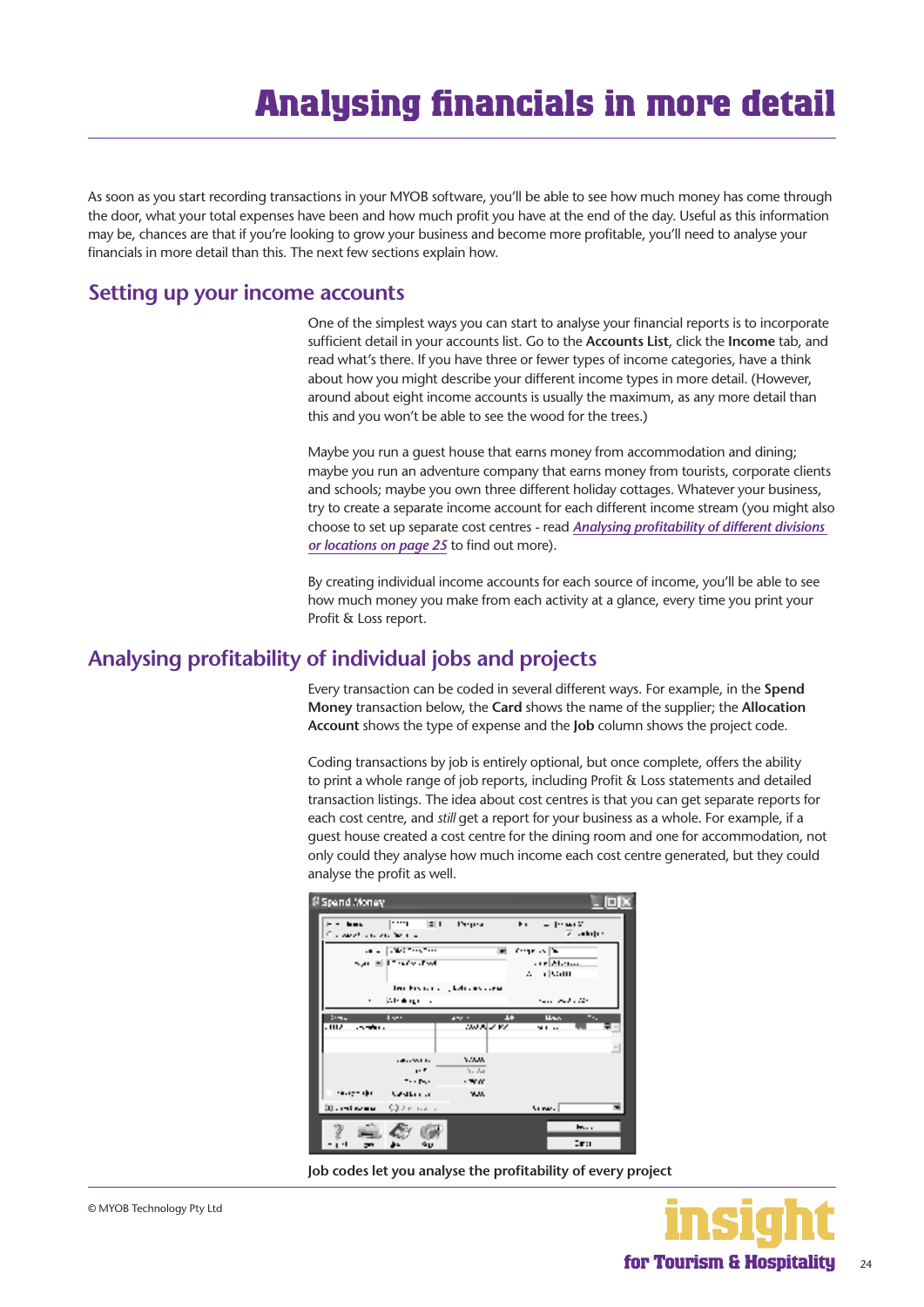<span id="page-24-0"></span>Here are some examples of how businesses in the tourism industry can take advantage of cost centres:

- A caravan park has three cost centres: one for cabins, one for caravans, and one for the camping ground.
- A guest house might create two cost centres: one for accommodation and one for food. Or a couple who own four holiday homes might create a different cost centre for each house.
- An outdoor education company has two cost centres: one for corporate work, one for schools.
- A surfing company has two cost centres: one for gear hire and one for classes.

The idea about cost centres is that you can get separate reports for each cost centre, and *still* get a report for your business as a whole. To use the quest house example above, the guest house can see how much profit they made from accommodation, how much they made from dining, and lastly how much profit they made with everything combined.

By analysing how much money you're making (or losing!) on everything you do, you can fine-tune operations so you know how each cost centre is performing, whether each part of your business is paying its own way.

To create a new job, go to the **Lists** menu, choose **Jobs** and then click **New**. Enter a **Job Name**, **Job Number** and a short description, if required. This is usually enough information to get started with (additional fields such as **Start Date**, **Finish Date** and **Manager** aren't essential). Click **OK** to return to the **Jobs List**.

#### **Analysing profitability of different divisions or locations**

Categories (available in MYOB Accounting, MYOB Accounting Plus, MYOB Premier, MYOB Premier Enterprise and MYOB AccountEdge only) offer an additional level of analysis and are ideal for tracking the performance of different locations or divisions.

If you're unsure of whether to use categories or jobs for something, bear in mind that you can split a single transaction across several jobs, but you can't select more than one category for a single transaction.

To turn on category tracking, go to the **Setup** menu, choose **Preferences**, and then click the **System** tab. Mark the **Turn on Category Tracking** checkbox. Next, go to the **Lists**  menu, choose **Categories** and then click **New**. Enter a **Category ID**, **Category Name** and a short **Description**, if required.

If you want to be forced to enter a category for every transaction, select **Categories are Required**, rather than **Categories are Not Required** when switching on category tracking in your system preferences.

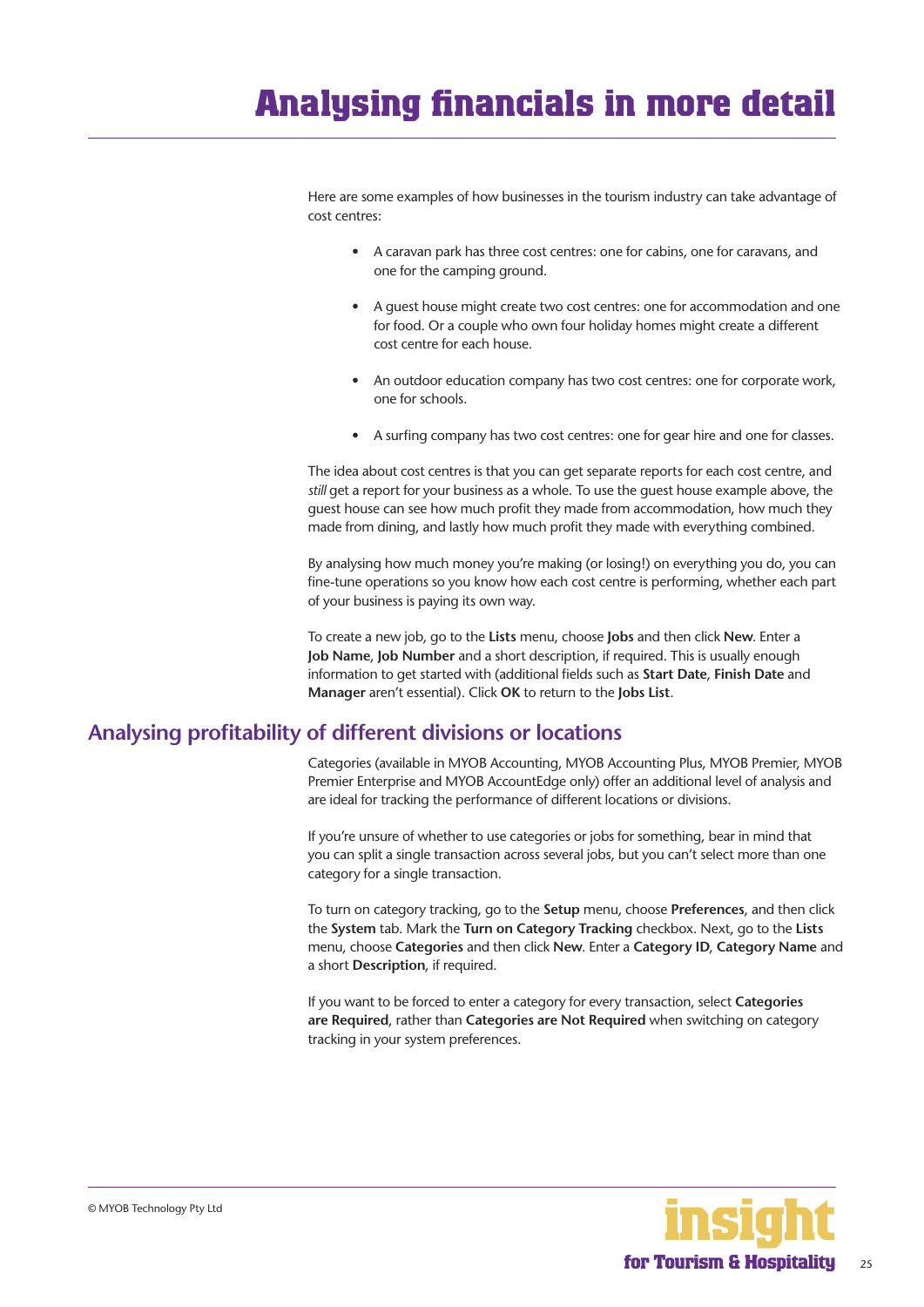### <span id="page-25-0"></span>**Tracking assets and depreciation**

Many accommodation providers end up owning a diverse range of assets (furnishings, TVs, caravans, hot water heaters, cooking equipment, etc) and for insurance and depreciation purposes, will need to maintain an asset register. MYOB AssetManager Pro provides the perfect solution.

MYOB AssetManager Pro is designed in a way that looks and feels similar to other MYOB software, with similar account numbering and structures. You can keep an organised record of your assets, as well as calculate monthly and annual depreciation figures. AssetManager Pro can track assets by location, cost centre or any other way you choose, and keep a detailed log of service calls for equipment.

To find out more about MYOB AssetManager Pro, visit **www.myob.com.au/products/assetmanager\_pro/** .

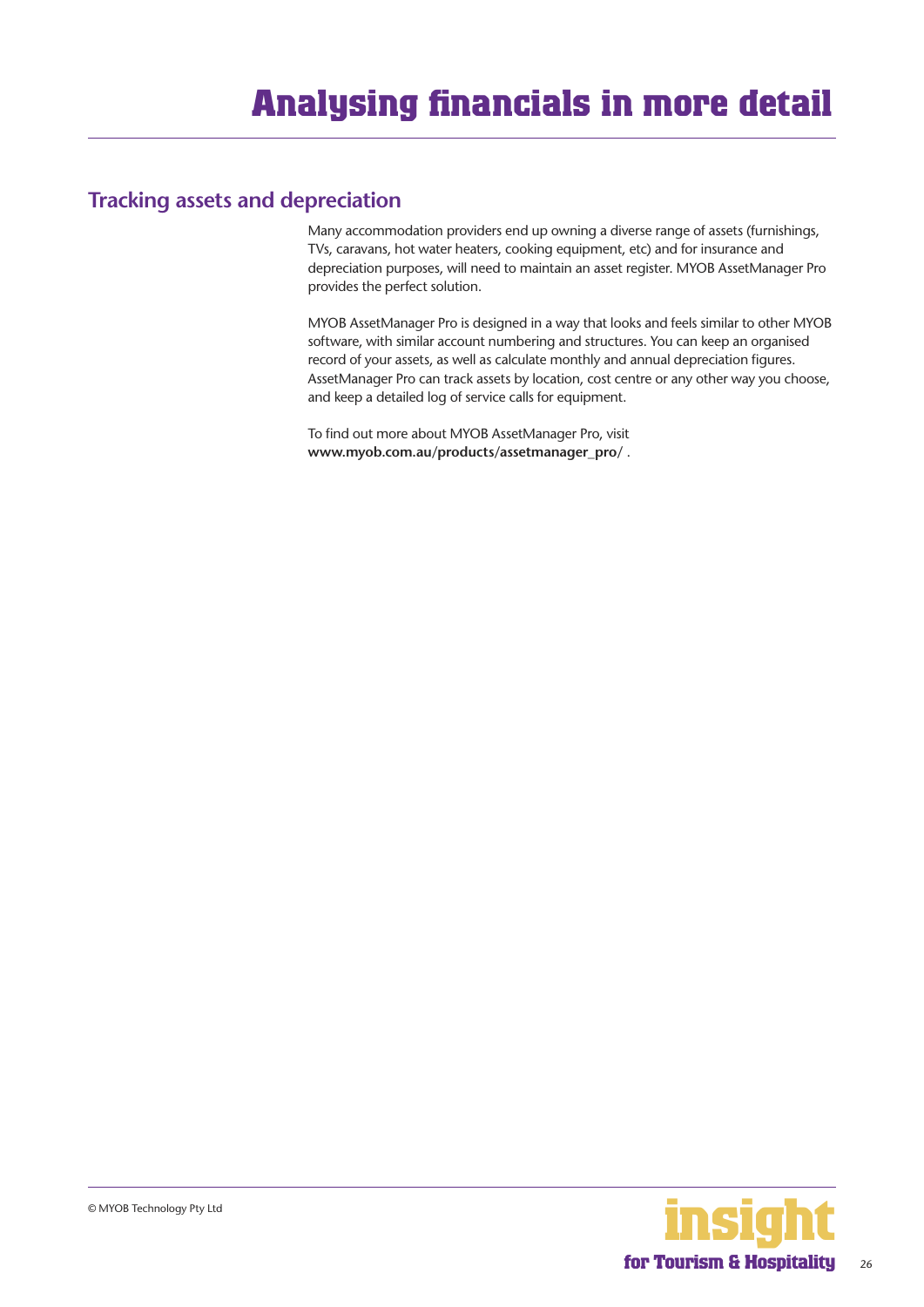<span id="page-26-0"></span>One of the most significant expenses for most businesses in the tourism industry is wages. This being the case, it makes sense if you can not only make your weekly payroll process as efficient as possible, but, from a management perspective, generate payroll management reports summarising total spending for each employee and pay category.

#### **Using MYOB software to record wages**

You'll find payroll features in MYOB Accounting Plus, MYOB Premier and MYOB AccountEdge, but not in MYOB BusinessBasics, MYOB FirstEdge or MYOB Accounting. MYOB software automatically calculates weekly wages, PAYG tax, superannuation and deductions and prints weekly payment advices and annual payment summaries.

Time savings begin to accrue when your business has three or more employees, especially if you employ casuals or pay overtime.

#### **Managing superannuation**

Superannuation can be a real headache for employers, especially in the tourism industry where employees come and go with such frequency, and where you usually have to send superannuation payments to more than one fund.

The solution is MYOB M-Powered® superannuation, a new electronic payment method that is available in MYOB Accounting Plus, MYOB Premier and MYOB Premier Enterprise. The idea behind M-Powered superannuation is that you can go into your MYOB software, see how much super you owe, click a few buttons to confirm these amounts and within a couple of minutes, complete the process that electronically transfers funds from your bank account to the superannuation funds, complete with electronic remittance advices.

The cost of this service is \$3 per employee per quarter (it's the same cost whether you pay monthly or quarterly). If you calculate how long it takes you or your bookkeeper to report for and pay superannuation every month or quarter and compare this against the annual fees of M-Powered superannuation, chances are that this small fee works out highly cost-effective.

To subscribe to M-Powered superannuation, simply click the **M-Powered Services Centre** icon found on the bottom right of every command centre. Follow the prompts, send off the forms, wait a few days and you'll be up and running.

# **Dealing with casual holiday loadings**

Most of the hospitality awards require that you add one-twelfth of the hourly rate as a loading to casual wages as a pro rata payment in lieu of holiday pay. Here's what to do:

- 1. Enter the casual hourly rate as the **Hourly** rate for each employee.
- 2. Create a new wages payroll category called **Holiday Loading**. Select **Hourly**  for **Type of Wages**, and enter 0.0833 in the **Regular Rate Multiplied by** field (1 divided by 12 equals 0.0833).
- 3. Click **Employee** and select all casual employees as being eligible for this category.

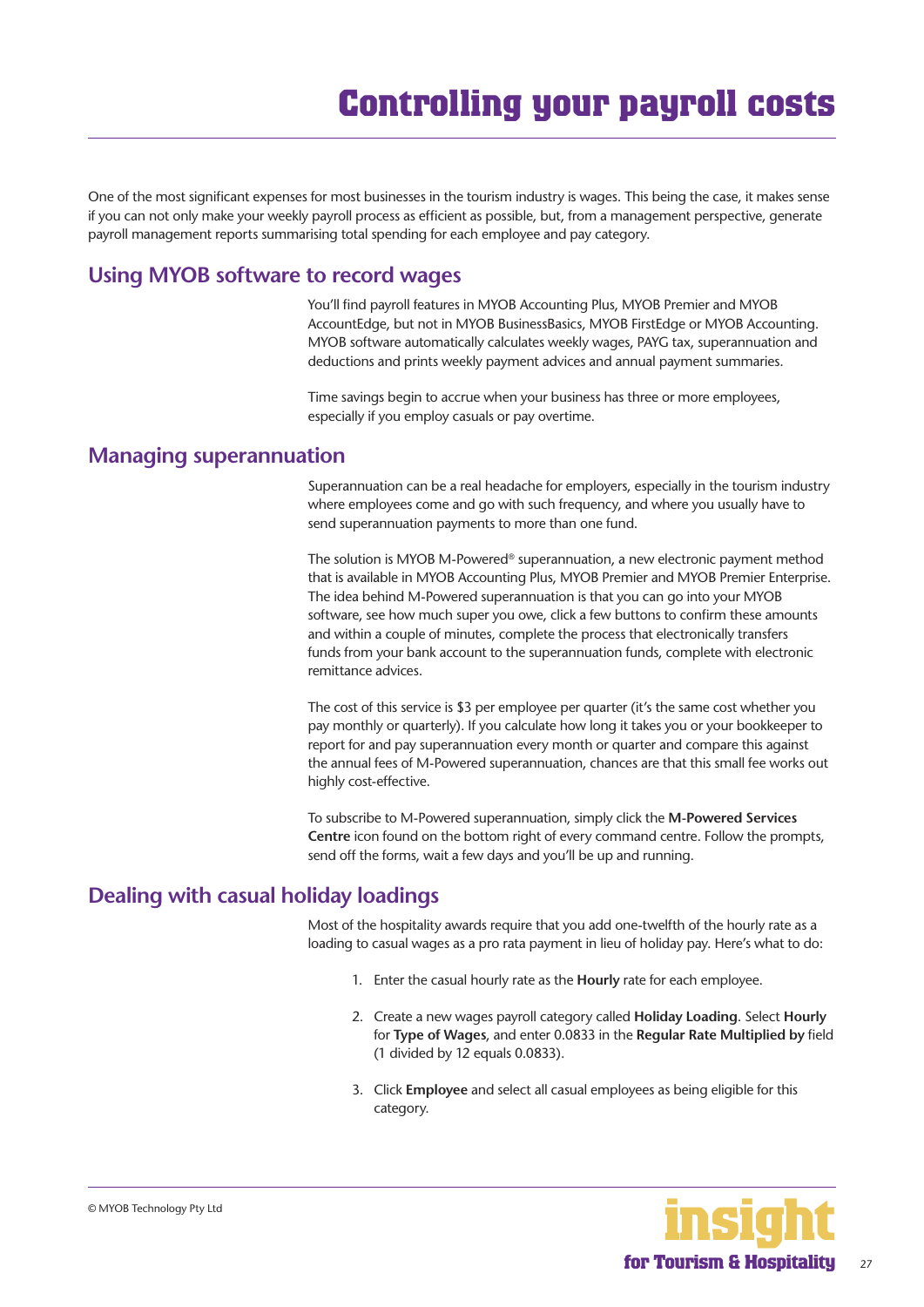<span id="page-27-0"></span>Now, to get this loading to show up on every employee's pay:

- 1. Complete the casual's pay in the same way as you would normally complete an employee pay. Once all details are complete, total the number of hours worked.
- 2. Pay this number of hours in holiday loading, showing this as a separate line in the employee's pay.

| <u>i Bashiqi iyo m</u>                                                                       |                                                 | $-1$                         |
|----------------------------------------------------------------------------------------------|-------------------------------------------------|------------------------------|
| Organization<br>20 Designs the Constant Company of the Constant Constant Company of Analysis |                                                 | CLIP > 641-74                |
| Pepleton A. J. And Mr.<br>Superficial Incomers                                               |                                                 | Computer 12<br>1.414         |
|                                                                                              |                                                 | Selling address              |
| rens Tacione                                                                                 |                                                 |                              |
| <b>Desaio or</b><br><b>The Lane</b>                                                          | <b>IF.1</b><br><b>SCIELE</b><br><b>SCPA SWH</b> | $\sim$<br>stelle.<br><b></b> |
| Teach Milledon,                                                                              | mann i swa                                      | 1.5                          |
| And the State<br>Terra Sil                                                                   | <b>CALL AT A Service</b><br><b>SAMA SWA</b>     | • ≍<br>1.771                 |
| <b>Definition of the American</b>                                                            | 115.0 Block over the States                     | 1000<br><b>.</b>             |
| i de comunica                                                                                |                                                 |                              |
| <b>CONTRACTOR</b><br>(C) Six Financi                                                         |                                                 |                              |
|                                                                                              |                                                 | - u                          |
|                                                                                              |                                                 | Drived.                      |

#### **Entering casual holiday loadings on paycheques**

In the screenshot, you can see that the casual has worked 10 hours ordinary time, five hours at time-and-a-half, and seven hours at double-time: a total of 22 hours. Note that the second line of the employee pay, which is holiday loading, is 22 hours at the loading rate. Holiday loading is not affected by whether the hour worked was at ordinary or overtime rates.

#### **Reporting on payroll expenses**

One of the first ways to analyse payroll totals is to separate wages into lots of categories, rather than reporting it as one lump sum.

Start off in the **Accounts List** window and create separate wage expense accounts for each major wages category in your business. For example, a guesthouse might have 'Admin Wages', 'Cleaning Wages', 'Dining Staff Wages', and 'Receptionist Wages'. Remember that you can create **Header Accounts** and **Detail Accounts** in your **Accounts List**. Wages can be a **Header Account**, and the different types of wages can be **Detail Accounts** underneath.

Next, review the **Wages Expense Account** in the **Wages** section of each employee's card. Change these accounts so they reflect the detailed categories you just created in the **Accounts List**. For example, you might change the **Wages Expense Account** for a cleaner from 'Wages Expense' to 'Wages Cleaning'.

Having completed this setup, you'll find that Profit & Loss reports, Budget reports and Job Profit & Loss reports will all include detailed reporting on wage expenses.

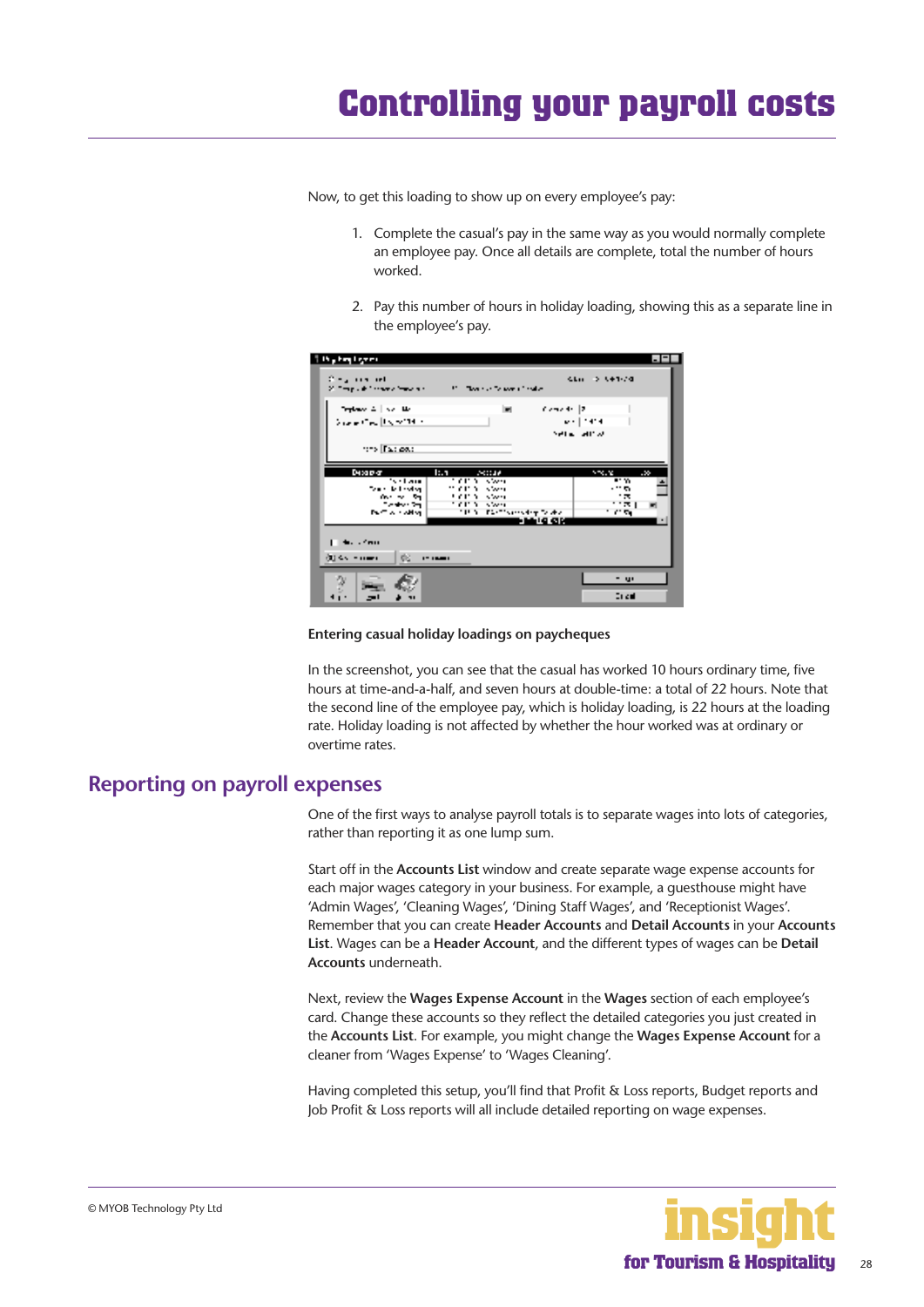#### <span id="page-28-0"></span>**Analysing payroll percentages**

One big advantage of setting up wages accounts in detail *[\(see Reporting on payroll](#page-27-0)  [expenses\) on page 28](#page-27-0)* is that you can analyse each type of wage expense as a *percentage*  of income. Percentages can be more meaningful than dollar figures, for it is easy to know in your head that your income rose last year and so did your wages bill, but it is not so easy to know in your head whether the wages rose in proportion to your income!

The most useful analysis reports are the *Profit & Loss Percent Sales Analysis* report and the *Profit & Loss Year to Date* report. As well as this, you can use the *Profit & Loss Last Year*  to see the *dollar* differences between this year and last year, or you can use the *Profit & Loss Budget Analysis* report to monitor whether your total wages costs are falling within budgets each month.

Discuss these percentages with others in your industry, either at local tourism association meetings or through your industry association. This comparison will demonstrate how your business performs when compared to others, and you can monitor this percentage on a monthly and yearly basis. If wages are taking an ever increasing percentage of your income, or if wage costs are much higher than they ought to be for your industry, use this information to evaluate where inefficiencies might be occurring.

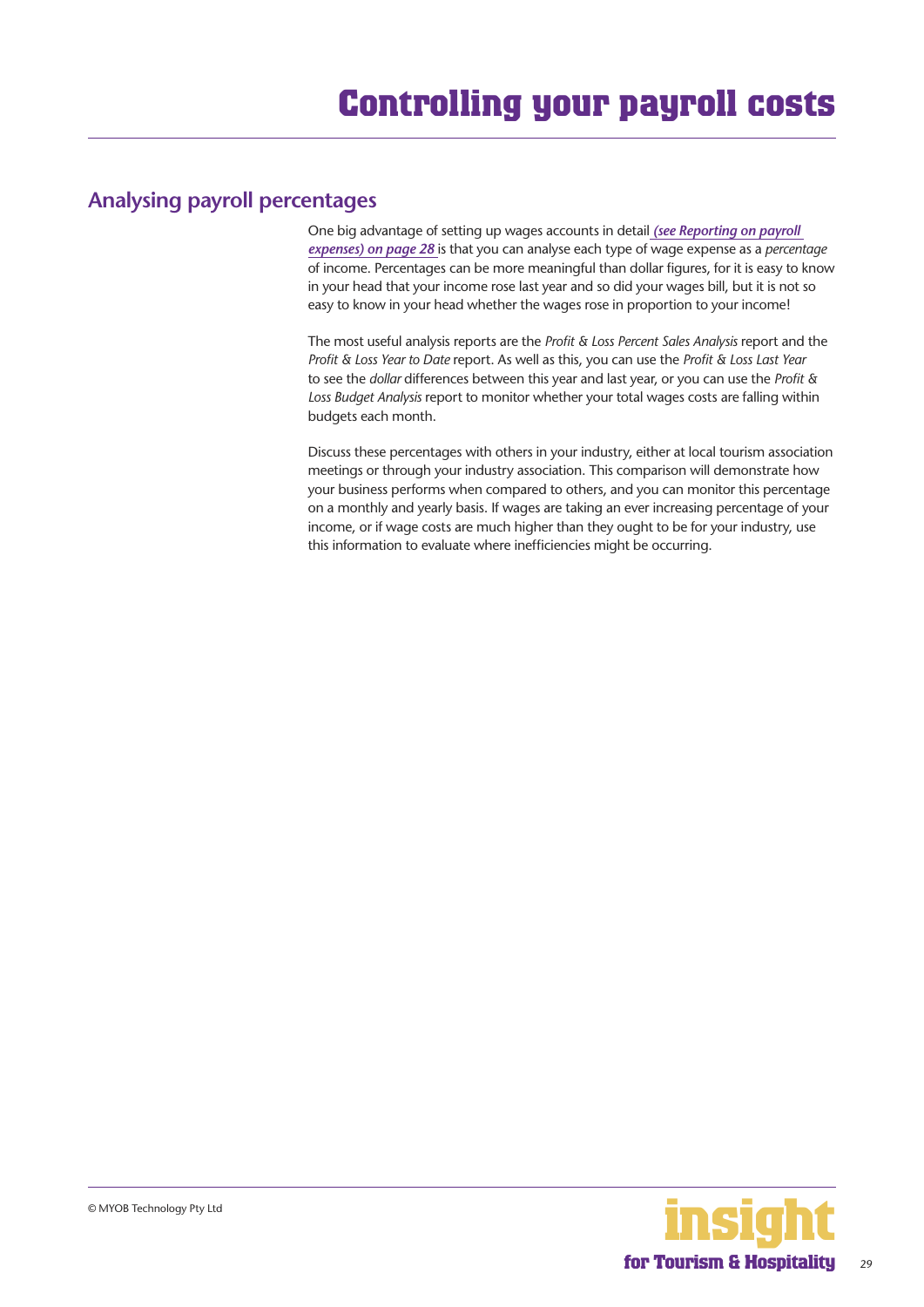# <span id="page-29-0"></span>**Case study - Nemo's Sea-kayak Adventures**

**Business Name**: Nemo's Sea-kayak Adventures

**Business profile**: Nemo's is a small sea-kayak company, taking small private groups and school groups on guided sea-kayaking trips.

> Nemo's uses MYOB Accounting to manage all aspects of their business. They record all income and expenses, generating invoices and receipts for customers, purchase orders for suppliers and Business Activity Statements at the end of each quarter.

One of the interesting things about the way Nemo's uses MYOB software is how they've taken advantage of the card file as their client database. Every customer is set up as a new card, and categorised using the custom list feature. Customers are grouped according to category (School; Tourist; Corporate); according to location (Local, Sydney, Country NSW, Interstate, Overseas) and according to level (Beginner, Intermediate and Advanced).

Nemo's runs promotions in off-season times, offering everything from special camps for schools to overnight trips for advanced sports kayakers. Some special offers are mailed direct to customers; other offers are emailed from Microsoft Outlook (Nemo's synchronises their MYOB contacts with Outlook to avoid entering information twice). These promotions are based on the demographic information in the card file, and tailored to each category, location and level. Customer response has been fantastic and for the first time since they started their business, Nemo's have been able to generate enough income in off-season times to keep their heads above water.

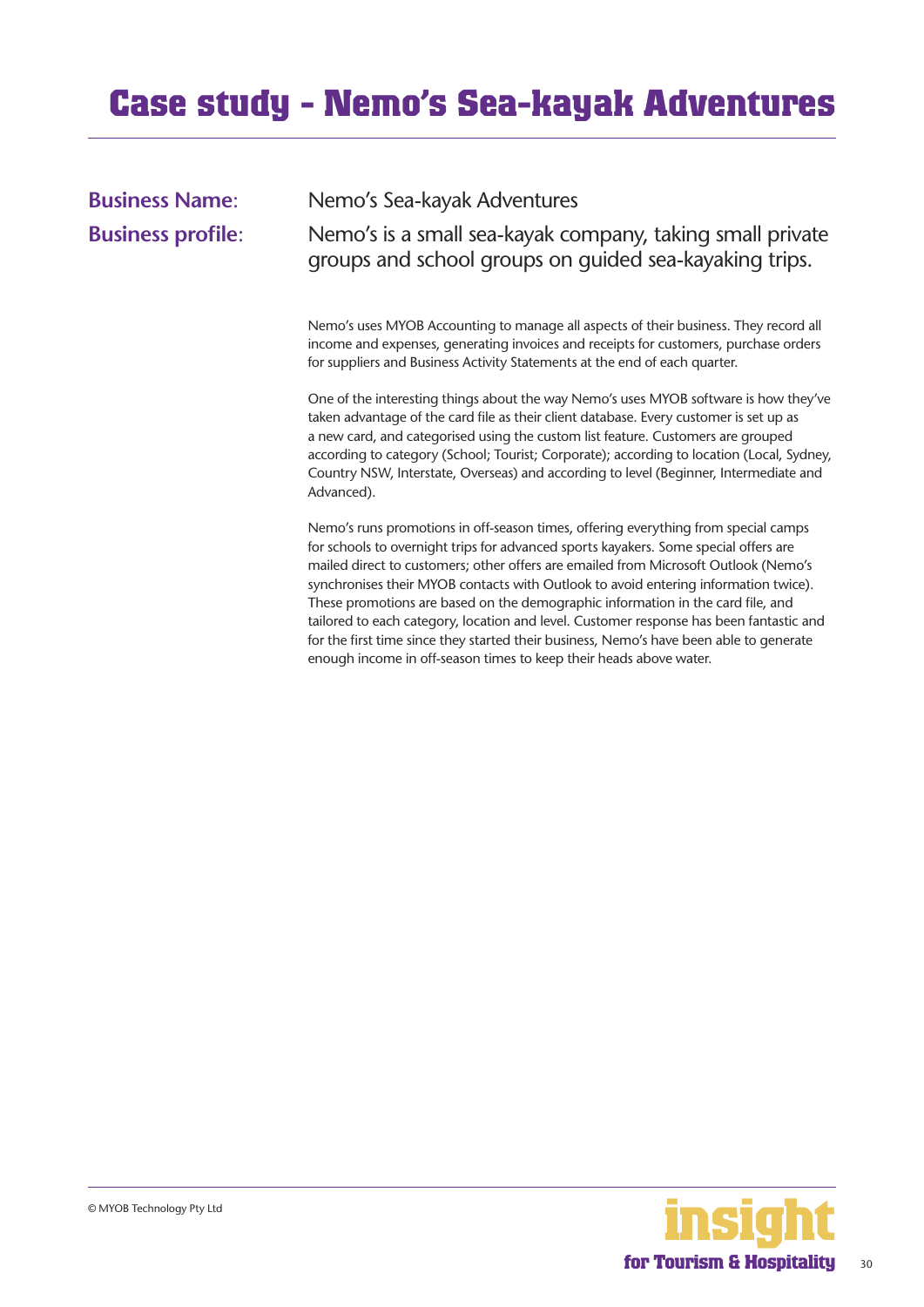<span id="page-30-0"></span>MYOB software makes accounting for GST about as easy as something so complex could be. So long as you record all your transactions and allocate the right tax code to each one, there's not a great deal that can go wrong. The main thing to remember is to allocate the right tax code when recording transactions. This done, everything else should fall into place.

# **Recording GST on income and expenses**

Whenever you record a transaction, you can choose whether to enter the amount as tax-inclusive or tax-exclusive by toggling the **Tax Inclusive** checkbox in the top right of every window. (When recording payments or receipts in MYOB BusinessBasics and MYOB FirstEdge, you will need to click the **Split** button in the Bank Register in order to view this option.)

Usually, you'll find it easiest to mark the **Tax Inclusive** checkbox and enter all amounts including tax. You'll find that the GST calculates automatically and you don't have to go looking up every receipt to double-check the tax total.

Most businesses in the tourism industry find that they only need six tax codes: CAP; FRE; GST; ITS; N-T and QUE.

To review your codes, go to the **Lists** menu and choose **Tax Codes**. Comparing your list with the list shown below, delete any codes you don't need (they'll only serve to cause confusion) and add any codes that are missing. For all tax codes, the **Linked Account for Tax Collected** should be **GST Collected from Sales** and the **Linked Account for Tax Paid** should be **GST Paid on Purchases**. Once you're finished, your tax code list should look similar to the one below:

| Tax Code List                                         |                                                                                                                       |                                                                                                                           |                                      |
|-------------------------------------------------------|-----------------------------------------------------------------------------------------------------------------------|---------------------------------------------------------------------------------------------------------------------------|--------------------------------------|
| Lode<br><b>CRP</b><br>"<br>÷<br>U91<br>⇒<br>ITS.<br>÷ | urescription.<br>the subject of the st<br>y.<br>Special Services Tax<br>ngu Juan Sum<br><b>INTERNATIONAL PROPERTY</b> | وورا<br><b>Gould Edit views Tue</b><br>Locals Anterior as<br>toda Sletmen ed<br>Goulo E Bendeur Tuel<br>Local Anterior as | P.<br>10%<br>IV.<br>107<br>0%<br>IV. |
| ≑ tu∍                                                 | 3. ende foon? kinds, gelf                                                                                             | Update Clearance Have                                                                                                     | w:                                   |
| −do Fl                                                | Fi.<br>مررا"                                                                                                          |                                                                                                                           | <b>Close</b>                         |

**Your Tax Code List should look similar to this one**

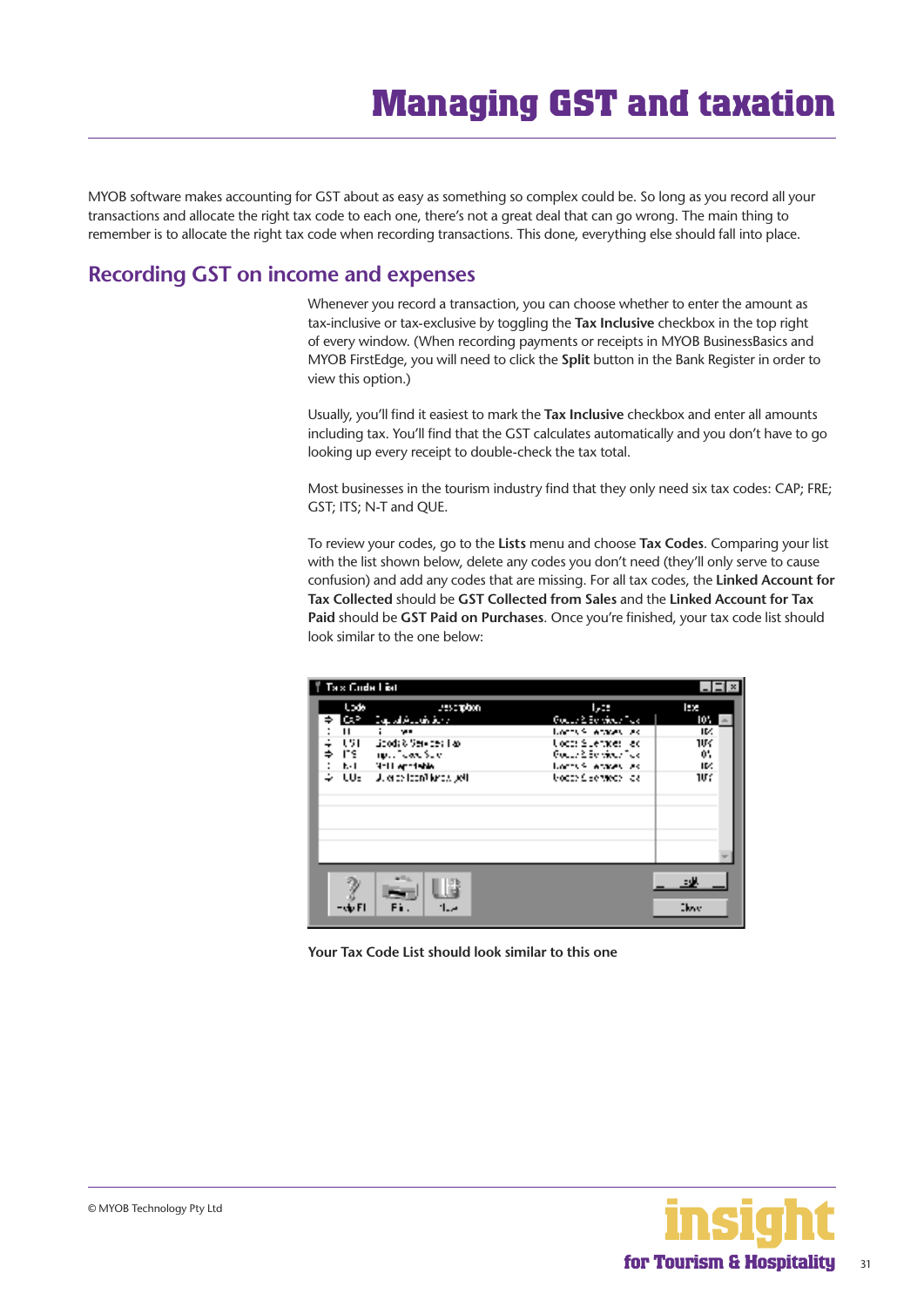What do the different codes mean? Here's an explanation:

#### **CAP (GST on capital acquisitions)**

If you're part of the Simplified Tax System (which is the case for many smaller businesses), then you need to report all capital acquisitions (new equipment, furnishings or vehicles) that cost more than \$1,000 separately on your Business Activity Statement. To do this, you need a separate tax code called CAP.

If you're not part of the Simplified Tax System, then you may need to report all capital acquisitions (new equipment, furnishings or vehicles) separately on your Business Activity Statement. To do this, you need a separate tax code called CAP.

If you're not sure whether or not you're part of the Simplified Tax System or how to deal with an asset purchase, ask your accountant.

#### **FRE (GST-free goods and services)**

Even if you don't sell any GST-free goods or services, you're bound to end up purchasing GST-free supplies such as bank charges, donations or government charges. Coffee, tea, fresh food and meat are also GST-free.

#### **GST (Goods and Services Tax)**

GST is the tax code that you'll use for most sales and purchases.

#### **ITS (Input Taxed Sale)**

Use this code for interest income and rental income from residential property investments.

#### **N-T (Not Reportable)**

N-T stands for not reportable and is the code you use for everything that falls outside the GST net, such as wages; superannuation; loan repayments; bank transfers and personal spending.

#### **QUE (Query)**

Use the query code whenever you're not sure what code to use. That way, when you get to the end of the quarter, you can print a report for all transactions coded QUE and ask your accountant or MYOB Certified Consultant to give you a hand choosing the correct codings.

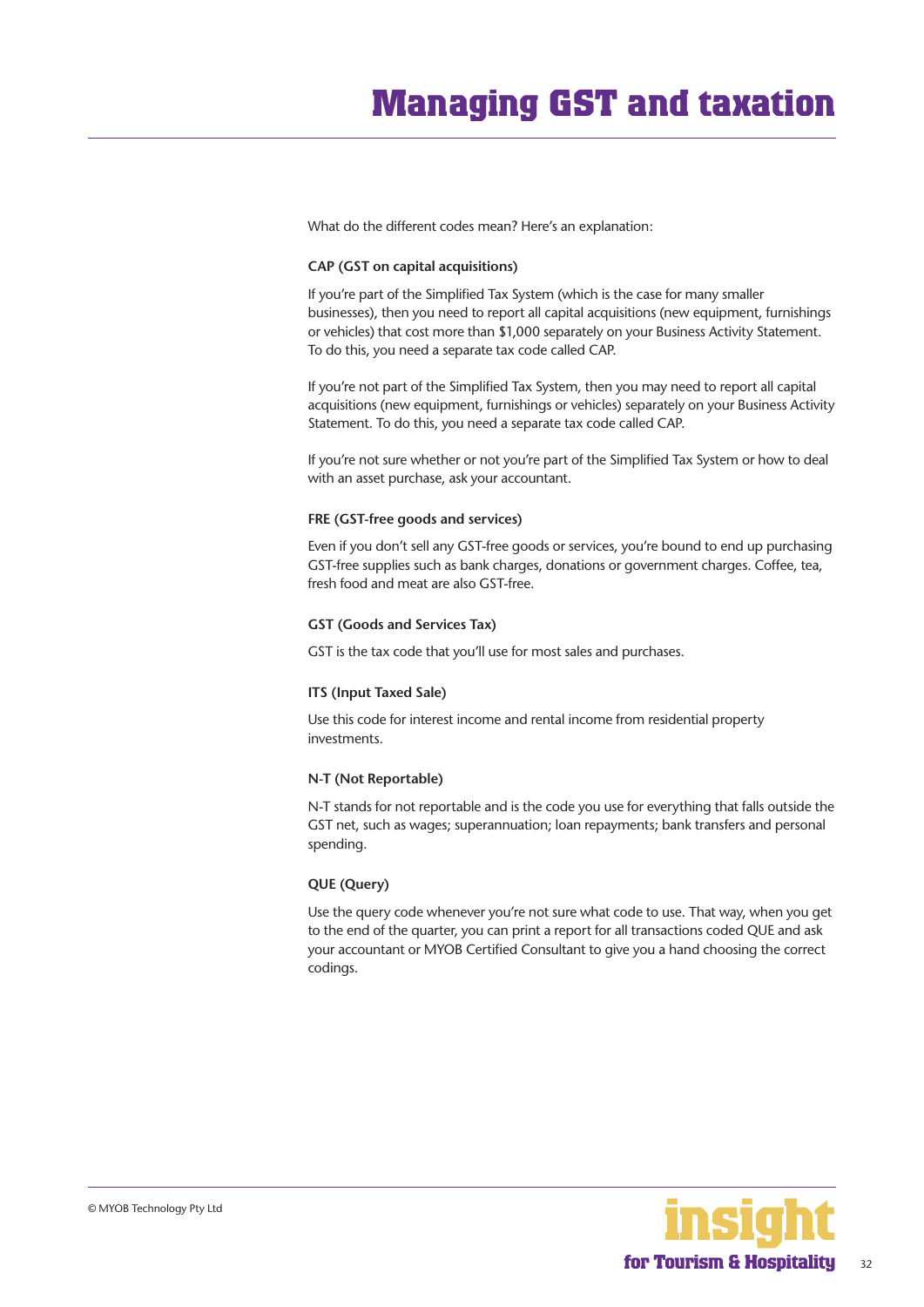#### <span id="page-32-0"></span>**Deciding what codes to use when**

One of the tricky things when first recording income and expenses is to figure out what tax code to use and when. Here are tips to help you out, written especially with the tourism industry in mind:

#### **Income**

- If you're registered for GST, then select GST as the tax code on all your invoices.
- If you're a holiday cottage business and exempt from GST under the special rulings, see *[Recording transactions if you're not registered for GST](#page-33-0) on page 34*.
- Interest income should have ITS as the tax code, as should any income from residential real estate investments.
- In some special situations, accommodation provided for certain school groups is exempt from GST. If this applies to you, select FRE as your tax code on such sales.
- Personal income which isn't really income (for example, a family loan, a gift or a tax refund should have N-T as the tax code).

#### **Expenses**

#### Items with GST as the tax code

- Most expenses, including things such as advertising, electricity, postage and telephone.
- Merchant fees on credit cards.
- Commercial rent.
- Travel within Australia.

#### Items with FRE as the tax code

- Donations, most bank charges and interest expenses. (However, watch out, as merchant fees should have GST as the tax code.)
- Government charges, including licence renewals, motor vehicle registration, council rates, water rates, land tax and stamp duty.
- Milk, tea, coffee and some first aid supplies.
- Fresh food, unprocessed food, meat and fish.
- Residential rent expenses.
- Overseas travel.
- Subcontractors who have an ABN but aren't registered for GST.



33